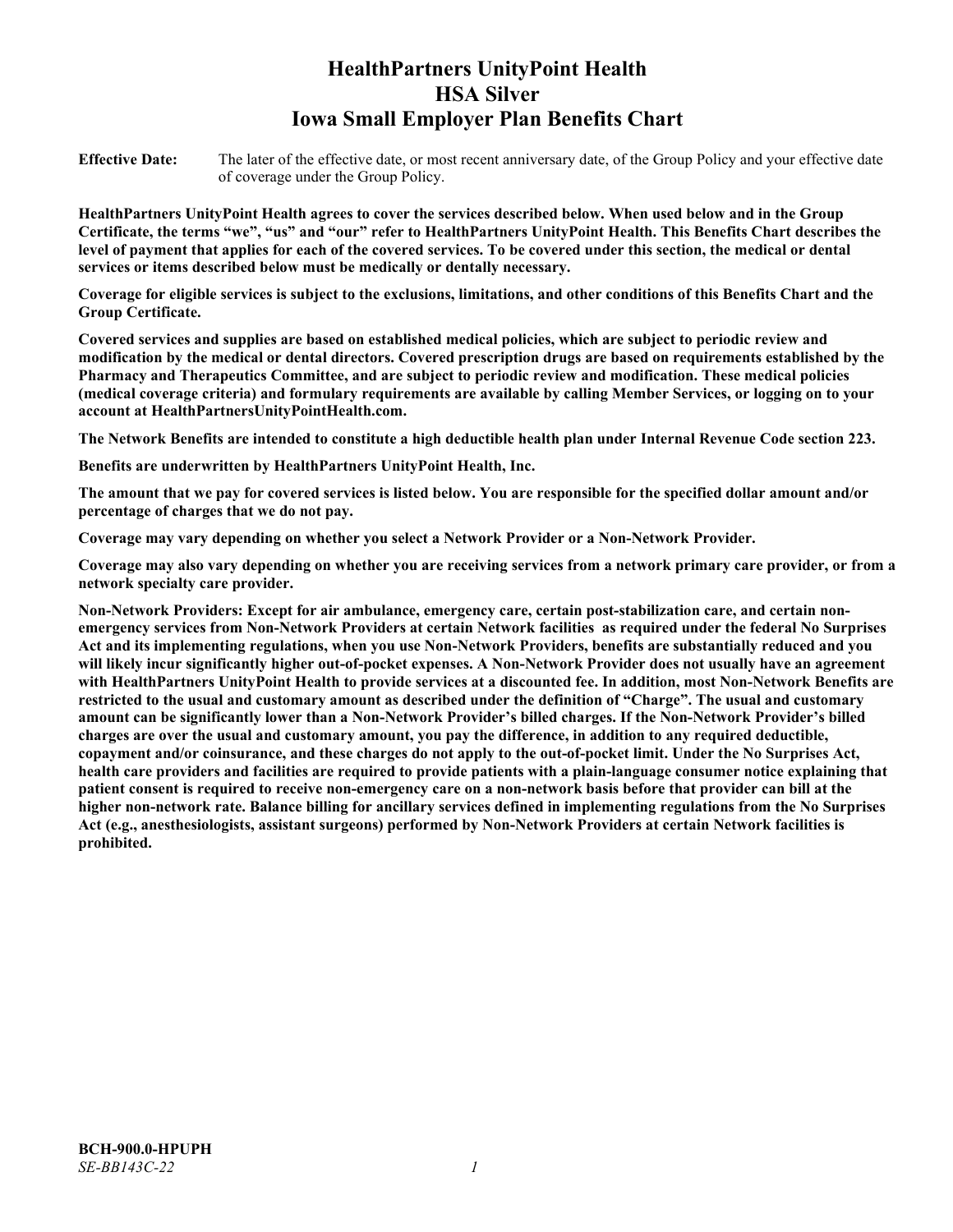# **These definitions apply to this Benefits Chart. They also apply to the Group Certificate.**

| <b>Biosimilar drug:</b> | A prescription drug, approved by the Food and Drug Administration (FDA), that the FDA has<br>determined is biosimilar to and interchangeable with a biological brand name drug. Biosimilar<br>drugs are not considered generic drugs and are not covered under the generic drug benefit.                                                                                                                                                                                                                                                                                                                                           |
|-------------------------|------------------------------------------------------------------------------------------------------------------------------------------------------------------------------------------------------------------------------------------------------------------------------------------------------------------------------------------------------------------------------------------------------------------------------------------------------------------------------------------------------------------------------------------------------------------------------------------------------------------------------------|
| <b>Brand name drug:</b> | A prescription drug, approved by the Food and Drug Administration (FDA), that is<br>manufactured, sold, or licensed for sale under a trademark by the pharmaceutical company that<br>originally researched and developed the drug. Brand name drugs have the same active-ingredient<br>formula as the generic version of the drug. However, generic drugs are manufactured and sold by<br>other drug manufacturers and are generally not available until after the patent on the brand name<br>drug has expired. A few brand name drugs may be covered at the generic drug benefit level if<br>this is indicated on the formulary. |
| Calendar year:          | This is the 12-month period beginning 12:01 A.M. central time, on January 1, and ending 12:00<br>A.M. central time of the next following December 31.                                                                                                                                                                                                                                                                                                                                                                                                                                                                              |
| Charge:                 | For covered services delivered by participating Network Providers, is the provider's discounted<br>charge for a given medical/surgical service, procedure or item.                                                                                                                                                                                                                                                                                                                                                                                                                                                                 |
|                         | For covered services delivered by Non-Network providers, a contracted rate may apply if such<br>arrangement is available to HealthPartners UnityPoint Health.                                                                                                                                                                                                                                                                                                                                                                                                                                                                      |
|                         | For the Usual and Customary Charge for covered services delivered by Non-Network Providers,<br>our payment is calculated using one of the following options to be determined at the discretion of<br>HealthPartners UnityPoint Health: 1) a percentage of the Medicare fee schedule; 2) a comparable<br>schedule if the service is not on the Medicare fee schedule; or 3) a commercially reasonable rate<br>for such service.                                                                                                                                                                                                     |
|                         | The usual and customary charge is the maximum amount allowed that we consider in the<br>calculation of the payment of charges incurred for certain covered services. You must pay for<br>any charges above the usual and customary charge, and they do not apply to the out-of-pocket<br>limit.                                                                                                                                                                                                                                                                                                                                    |
|                         | A charge is incurred for covered ambulatory medical and surgical services, on the date the<br>service or item is provided. A charge is incurred for covered inpatient services, on the date of<br>admission to a hospital. To be covered, a charge must be incurred on or after your effective date<br>and on or before the termination date.                                                                                                                                                                                                                                                                                      |
| Copayment/coinsurance:  | The specified dollar amount, or percentage, of charges incurred for covered services, which we<br>do not pay, but which you must pay, each time you receive certain medical services, procedures<br>or items. Our payment for those covered services or items begins after the copayment or<br>coinsurance is satisfied. Covered services or items requiring a copayment or coinsurance are<br>specified in this Benefits Chart.                                                                                                                                                                                                   |
|                         | For services provided by a Network Provider:                                                                                                                                                                                                                                                                                                                                                                                                                                                                                                                                                                                       |
|                         | An amount which is listed as a flat dollar copayment is applied to a Network Provider's<br>discounted charges for a given service. However, if the Network Provider's discounted charge<br>for a service or item is less than the flat dollar copayment, you will pay the Network Provider's<br>discounted charge. An amount which is listed as a percentage of charges or coinsurance is based<br>on the Network Provider's discounted charges, calculated at the time the claim is processed,<br>which may include an agreed upon fee schedule rate for case rate or withhold arrangements.                                      |
|                         | For services provided by a Non-Network Provider:                                                                                                                                                                                                                                                                                                                                                                                                                                                                                                                                                                                   |
|                         | Any copayment or coinsurance is applied to the lesser of the provider's charges or the usual and<br>customary charge for a service.                                                                                                                                                                                                                                                                                                                                                                                                                                                                                                |
|                         | A copayment or coinsurance is due at the time a service is provided, or when billed by the<br>provider.                                                                                                                                                                                                                                                                                                                                                                                                                                                                                                                            |
|                         |                                                                                                                                                                                                                                                                                                                                                                                                                                                                                                                                                                                                                                    |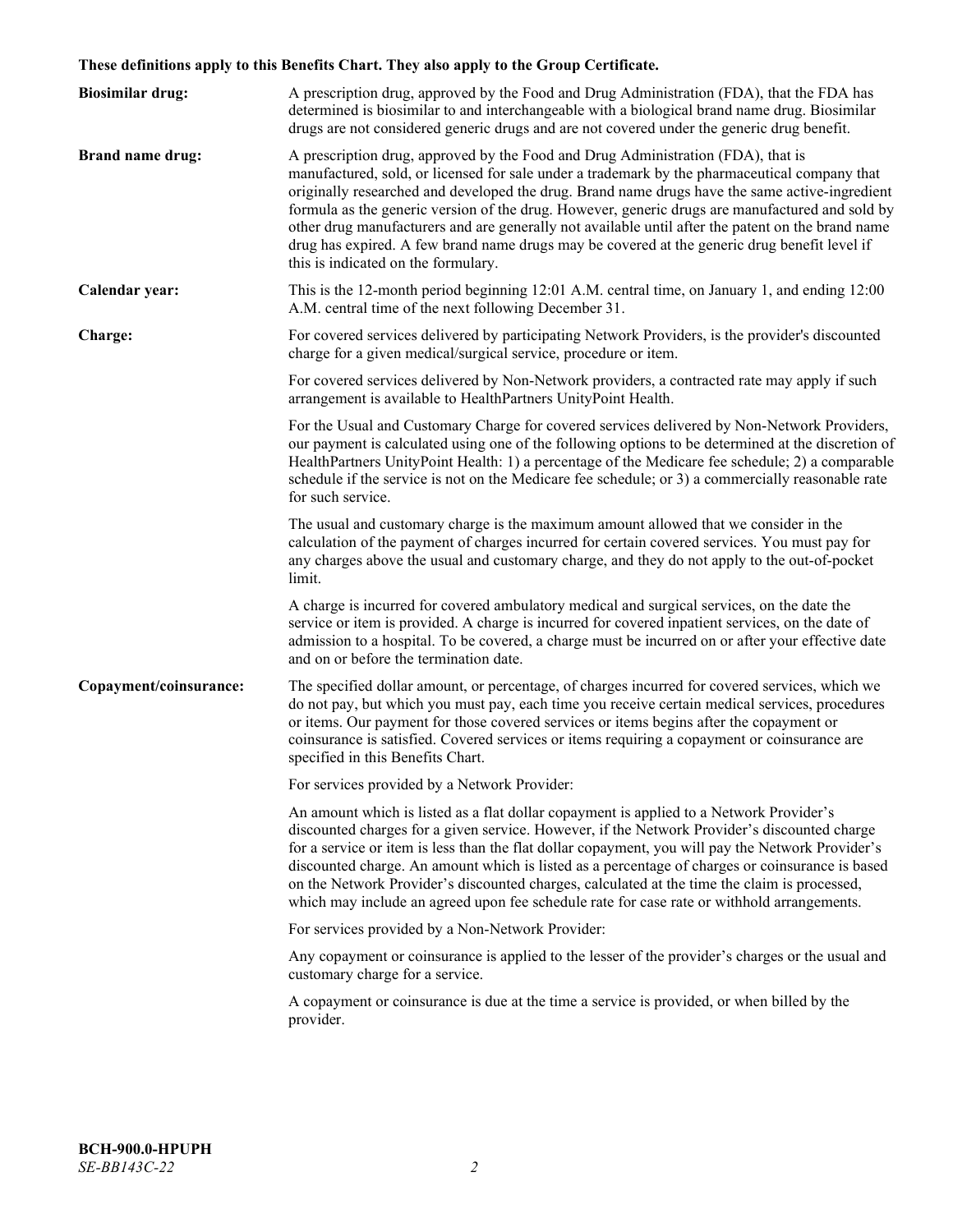| Deductible:               | The specified dollar amount of charges incurred for covered services, which we do not pay, but<br>an enrollee or a family has to pay first in a calendar year. Our payment for those services or items<br>begins after the deductible is satisfied. For Network Providers, the amount of the charges that<br>apply to the deductible are based on the Network Provider's discounted charges, calculated at the<br>time the claim is processed, which may include an agreed upon fee schedule rate for case rate or<br>withhold arrangements. For Non-Network Providers, the amount of charges that apply to the<br>deductible are the lesser of the provider's charges or the usual and customary charge for a<br>service. |
|---------------------------|----------------------------------------------------------------------------------------------------------------------------------------------------------------------------------------------------------------------------------------------------------------------------------------------------------------------------------------------------------------------------------------------------------------------------------------------------------------------------------------------------------------------------------------------------------------------------------------------------------------------------------------------------------------------------------------------------------------------------|
|                           | Any amounts paid or reimbursed by a third party, including but not limited to: point of service<br>rebates, manufacturer coupons, manufacturer debit cards or other forms of direct reimbursement<br>to an insured for a product or service, will not apply toward your deductible, to the extent<br>permitted under state and federal law.                                                                                                                                                                                                                                                                                                                                                                                |
|                           | Your plan has an embedded deductible. This means once an insured meets the individual<br>deductible, the plan begins paying benefits for that person. If two or more members of the family<br>meet the family deductible, the plan begins paying benefits for all members of the family,<br>regardless of whether each insured has met the individual deductible. However, an insured may<br>not contribute more than the individual deductible toward the family deductible.                                                                                                                                                                                                                                              |
|                           | All services are subject to the deductible, unless otherwise indicated below in this Benefits Chart.                                                                                                                                                                                                                                                                                                                                                                                                                                                                                                                                                                                                                       |
| Formulary:                | This is a current list, which may be revised from time to time, of prescription drugs, medications,<br>equipment and supplies covered by us as indicated in this Benefits Chart which are covered at the<br>highest benefit level. Some drugs on the formulary may require prior authorization to be covered<br>as formulary drugs. The formulary, and information on drugs that require prior authorization, are<br>available by calling Member Services, or logging on to your account at<br>HealthPartnersUnityPointHealth.com.                                                                                                                                                                                         |
| Generic drug:             | A prescription drug, approved by the Food and Drug Administration (FDA) that the FDA has<br>determined is comparable to a brand name drug product in dosage form, strength, route of<br>administration, quality, intended use and documented bioequivalence. Generally, generic drugs<br>cost less than brand name drugs. Some brand name drugs may be covered at the generic drug<br>benefit level if this is indicated on the formulary.                                                                                                                                                                                                                                                                                 |
| Lifetime maximum benefit: | The specified coverage limit actually paid by us for services and/or charges incurred by you for a<br>given procedure or diagnosis. Payment of benefits under this Benefits Chart ceases when that<br>lifetime maximum benefit is reached. You have to pay for any subsequent charges. Essential<br>health benefits are not subject to any lifetime maximums.                                                                                                                                                                                                                                                                                                                                                              |
| Non-formulary drug:       | This is a prescription drug, approved by the Food and Drug Administration (FDA), that is not on<br>the formulary, is medically necessary and is not investigative or otherwise excluded under the<br>Certificate.                                                                                                                                                                                                                                                                                                                                                                                                                                                                                                          |
| Out-of-pocket expenses:   | You pay the specified copayments/coinsurance and deductibles applicable for particular services,<br>subject to the out-of-pocket limits described below. These amounts are in addition to the monthly<br>premium payments.                                                                                                                                                                                                                                                                                                                                                                                                                                                                                                 |
| Out-of-pocket limit:      | You pay the copayments/coinsurance and deductibles for covered services, to the individual or<br>family out-of-pocket limits. Thereafter we cover 100% of charges incurred for all other covered<br>services, for the rest of the calendar year. You pay amounts greater than the out-of-pocket limits<br>if you exceed any lifetime maximum benefit or any visit or day limits. Essential health benefits<br>are not subject to any lifetime maximums.                                                                                                                                                                                                                                                                    |
|                           | Non-Network Benefits above the usual and customary charge (see definition of charge above) do<br>not apply to the out-of-pocket limit.                                                                                                                                                                                                                                                                                                                                                                                                                                                                                                                                                                                     |
|                           | Non-Network Benefits for transplant surgery do not apply to the out-of-pocket limit.                                                                                                                                                                                                                                                                                                                                                                                                                                                                                                                                                                                                                                       |
|                           | Any amounts paid or reimbursed by a third party, including but not limited to: point of service<br>rebates, manufacturer coupons, manufacturer debit cards or other forms of direct reimbursement<br>to an insured for a product or service, will not apply as an out-of-pocket expense, to the extent<br>permitted under state and federal law.                                                                                                                                                                                                                                                                                                                                                                           |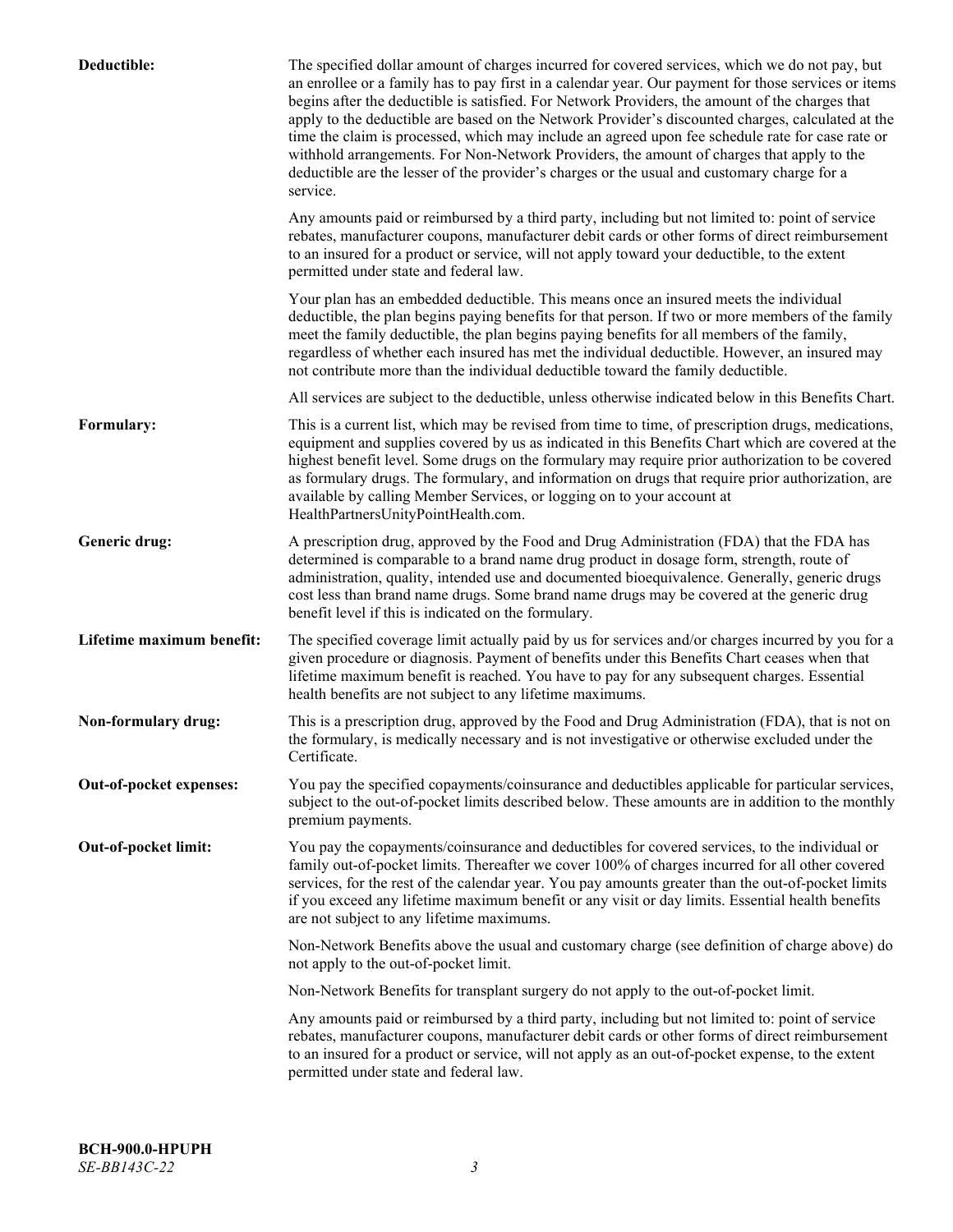|                                  | You are responsible to keep track of the out-of-pocket expenses. Contact our Member Services<br>department for assistance in determining the amount paid by the enrollee for specific eligible<br>services received. Claims for reimbursement under the out-of-pocket limit provisions are subject<br>to the same time limits and provisions described under the "Claims Provisions" section of the<br>Certificate.                                                                                                                |
|----------------------------------|------------------------------------------------------------------------------------------------------------------------------------------------------------------------------------------------------------------------------------------------------------------------------------------------------------------------------------------------------------------------------------------------------------------------------------------------------------------------------------------------------------------------------------|
| <b>Primary care providers:</b>   | These are providers in the following categories: family practice, general practice, internal<br>medicine, obstetrical and gynecological medicine, pediatrics, adolescent medicine, adult<br>medicine and geriatrics.                                                                                                                                                                                                                                                                                                               |
| <b>Specialty care providers:</b> | These are providers who are not in the following categories: family practice, general practice,<br>internal medicine, obstetrical and gynecological medicine, pediatrics, adolescent medicine, adult<br>medicine and geriatrics.                                                                                                                                                                                                                                                                                                   |
| <b>Specialty drug list:</b>      | This is a current list, which may be revised from time to time, of prescription drugs, medications,<br>equipment and supplies, which are typically bio-pharmaceuticals. The purpose of a specialty<br>drug list is to facilitate enhanced monitoring of complex therapies used to treat specific<br>conditions. Specialty drugs are covered by us as indicated in this Benefits Chart. The specialty<br>drug list is available by calling Member Services, or logging on to your account at<br>HealthPartnersUnityPointHealth.com. |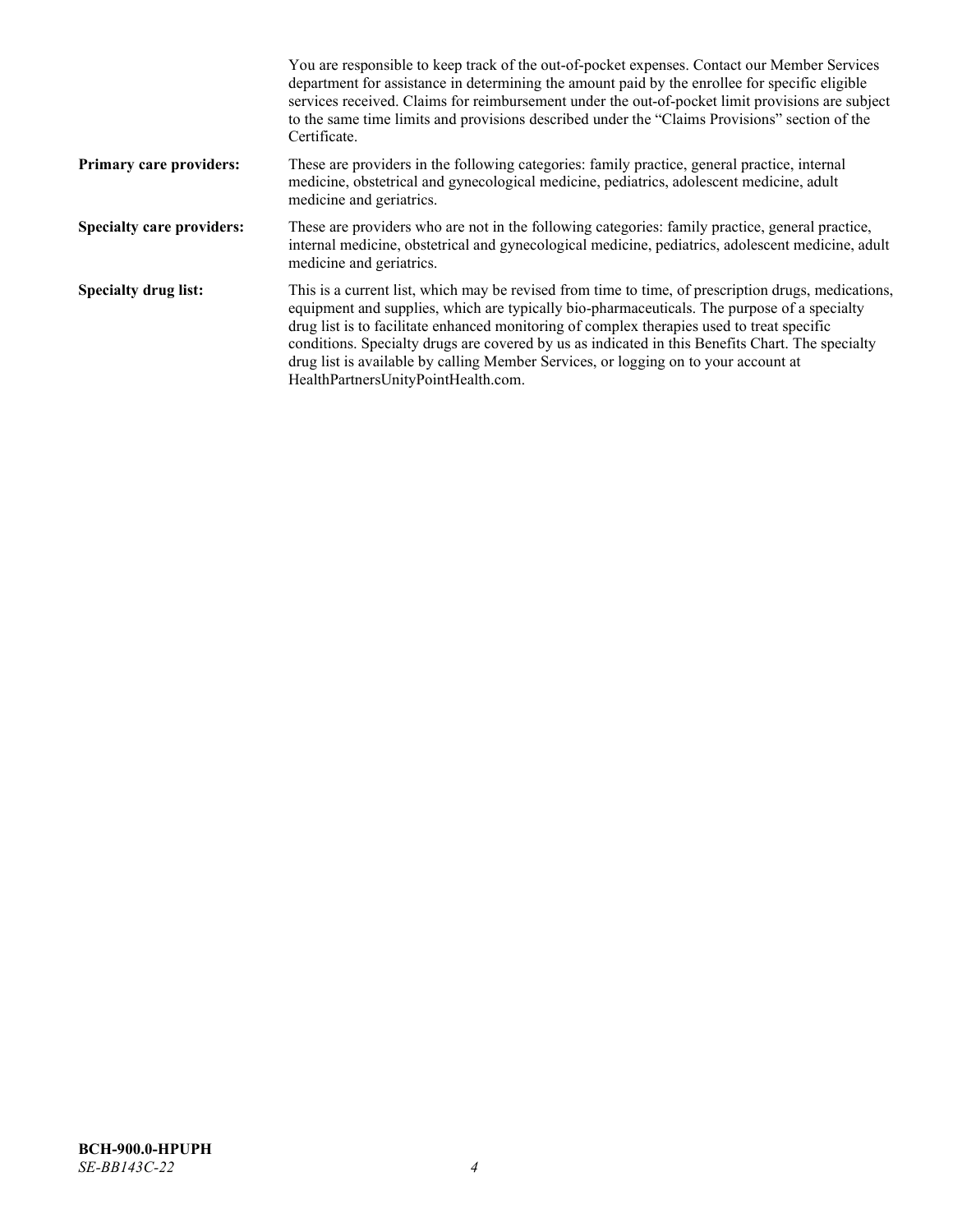# **DEDUCTIBLES, OUT-OF-POCKET LIMITS AND LIFETIME MAXIMUMS**

### **Individual calendar year deductible**

| Network Benefits | <b>Non-Network Benefits</b> |
|------------------|-----------------------------|
| \$3,000          | \$10,000                    |

### **Family calendar year deductible**

| <b>Network Benefits</b> | <b>Non-Network Benefits</b> |
|-------------------------|-----------------------------|
| \$6,000                 | \$20,000                    |

Separate deductibles must be satisfied under the Network Benefits and Non-Network Benefits.

Your plan has an embedded deductible. This means once an insured meets the individual deductible, the plan begins paying benefits for that person. If two or more members of the family meet the family deductible, the plan begins paying benefits for all members of the family, regardless of whether each insured has met the individual deductible. However, an insured may not contribute more than the individual deductible toward the family deductible.

Any amounts paid or reimbursed by a third party, including but not limited to: point of service rebates, manufacturer coupons, manufacturer debit cards or other forms of direct reimbursement to an insured for a product or service, will not apply toward your deductible, to the extent permitted under state and federal law.

### **Individual calendar year out-of-pocket limit**

| <b>Network Benefits</b> | <b>Non-Network Benefits</b> |
|-------------------------|-----------------------------|
| \$7,000                 | \$30,000                    |

### **Family calendar year out-of-pocket limit**

| <b>Network Benefits</b> | <b>Non-Network Benefits</b> |
|-------------------------|-----------------------------|
| \$14,000                | \$60,000                    |

Separate out-of-pocket limits must be satisfied under the Network Benefits and Non-Network Benefits.

Non-Network Benefits above the usual and customary charge will not apply toward the individual or family out-of-pocket limit.

Non-Network Benefits for transplant surgery do not apply to the out-of-pocket limit.

Any amounts paid or reimbursed by a third party, including but not limited to: point of service rebates, manufacturer coupons, manufacturer debit cards or other forms of direct reimbursement to an insured for a product or service, will not apply as an out-ofpocket expense, to the extent permitted under state and federal law.

#### **Lifetime maximum benefit for bariatric surgery**

| <b>Network Benefits</b> | <b>Non-Network Benefits</b> |
|-------------------------|-----------------------------|
| Unlimited.              | \$5,000                     |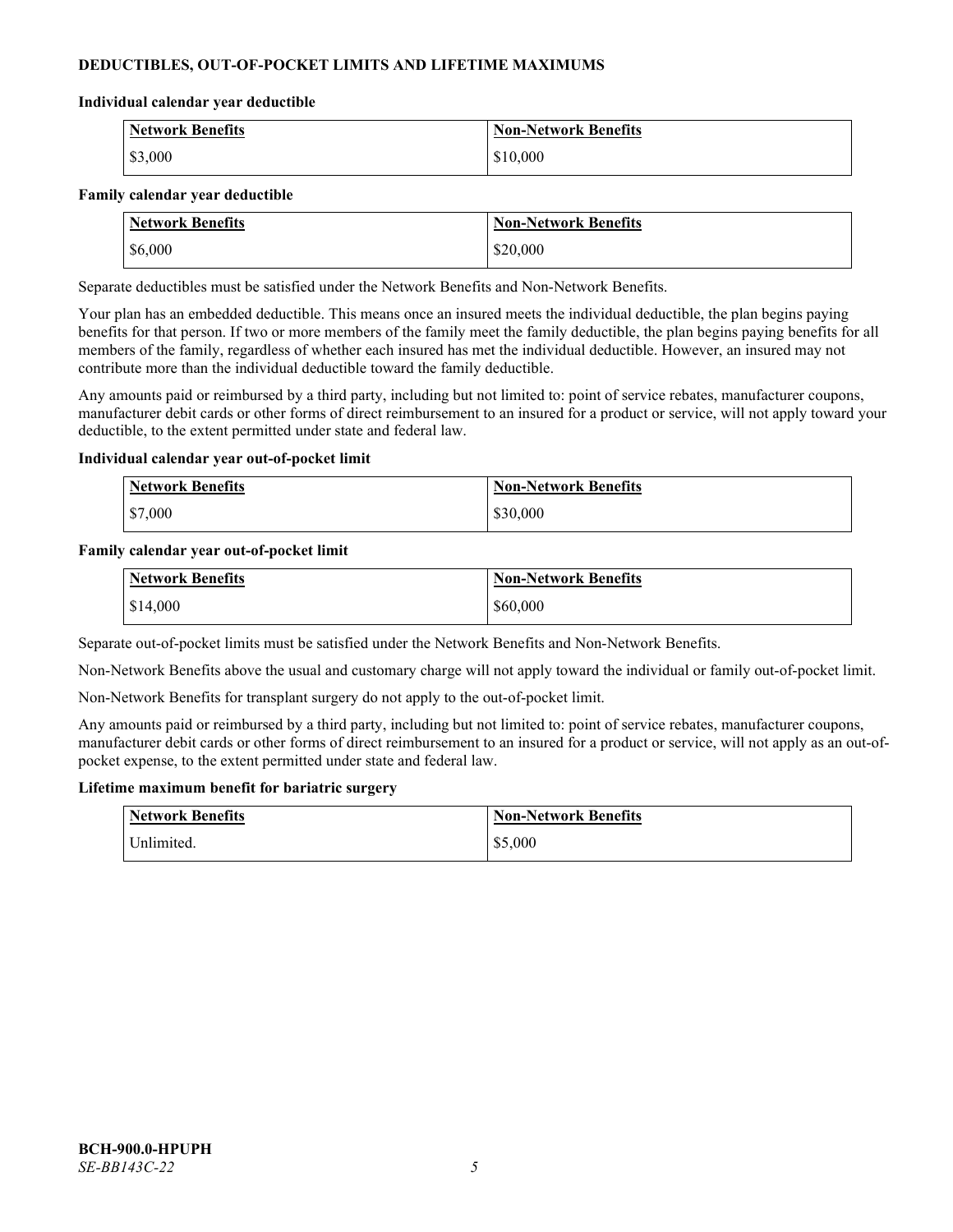# **AMBULANCE AND MEDICAL TRANSPORTATION**

# **Covered Services:**

We cover ambulance and medical transportation for medical emergencies.

We also cover medically necessary, non-emergency ground and air medical transportation if it meets our coverage criteria.

Under the No Surprises Act, non-network air ambulance providers may not bill patients for more than their cost-sharing responsibility for the corresponding Network service.

Covered services and supplies are based on established medical policies, which are subject to periodic review and modification by the medical or dental directors. These medical policies (medical coverage criteria) and applicable prior authorization requirements are available by calling Member Services, or logging on to your account at [HealthPartnersUnityPointHealth.com.](https://www.healthpartnersunitypointhealth.com/)

| <b>Network Benefits</b>       | <b>Non-Network Benefits</b> |
|-------------------------------|-----------------------------|
| 100% of the charges incurred. | See Network Benefits.       |

# **Not Covered:**

See "Services Not Covered" in the Group Certificate.

# **BEHAVIORAL HEALTH SERVICES**

# **Covered Services:**

Covered services are based on established medical policies, which are subject to periodic review and modification by the medical directors. These medical policies (medical coverage criteria) are available by calling Member Services, or logging on to your account at [HealthPartnersUnityPointHealth.com.](https://www.healthpartnersunitypointhealth.com/)

# **Mental health services**

We cover services for mental health diagnoses as described in the Diagnostic and Statistical Manual of Mental Disorders – Fifth Edition (DSM-5) (most recent edition).

**Outpatient services including intensive outpatient and day treatment services:** We cover medically necessary outpatient professional mental health services for evaluation, crisis intervention, and treatment of mental health disorders.

A comprehensive diagnostic assessment will be used as the basis for a determination by a mental health professional, concerning the appropriate treatment and the extent of services required.

Outpatient services we cover for a diagnosed mental health condition include the following:

- Individual, group, family, and multi-family therapy;
- Medication management provided by a physician, certified nurse practitioner, or physician's assistant;
- Psychological testing services for the purposes of determining the differential diagnoses and treatment planning for patients currently receiving behavioral health services;
- Day treatment and intensive outpatient services in a licensed program;
- Partial hospitalization services in a licensed hospital or community mental health center;
- Psychotherapy and nursing services provided in the home if authorized by us; and
- Treatment for gender dysphoria.

# **Mental health office visits**

| <b>Network Benefits</b>                                                                                                               | <b>Non-Network Benefits</b>  |
|---------------------------------------------------------------------------------------------------------------------------------------|------------------------------|
| 100% of the charges incurred, subject to your<br>copayment of \$40 per visit.                                                         | 50% of the charges incurred. |
| For family therapy, only one copayment will be<br>charged, regardless of the number of insureds primarily<br>involved in the therapy. |                              |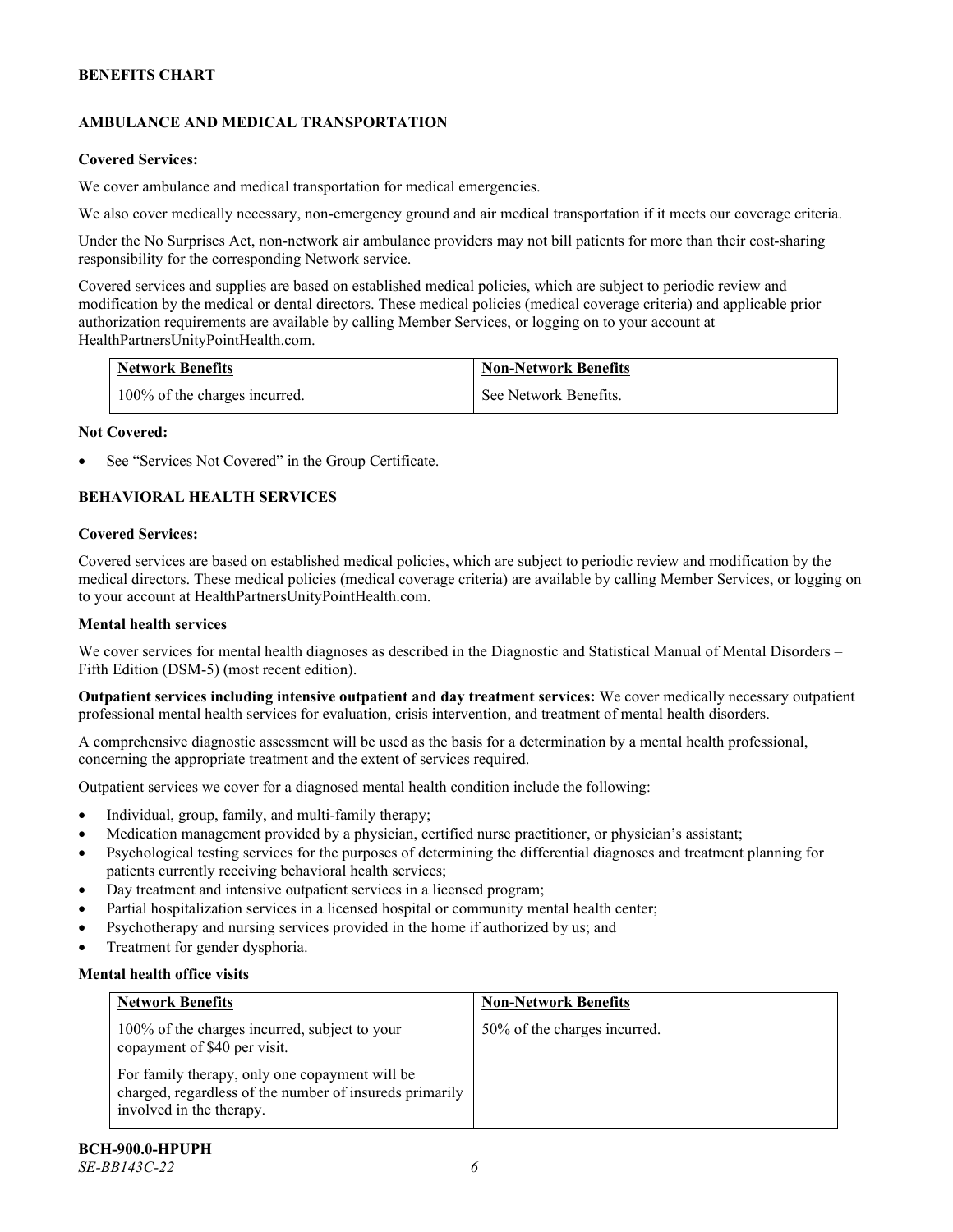### **Group therapy in an office**

| <b>Network Benefits</b>                                                       | <b>Non-Network Benefits</b>  |
|-------------------------------------------------------------------------------|------------------------------|
| 100% of the charges incurred, subject to your<br>copayment of \$20 per visit. | 50% of the charges incurred. |

### **Mental health outpatient hospital and day treatment services**

| <b>Network Benefits</b>       | <b>Non-Network Benefits</b>  |
|-------------------------------|------------------------------|
| 100% of the charges incurred. | 50% of the charges incurred. |

# **Inpatient services, including mental health residential treatment services:** We cover the following:

- Medically necessary inpatient services in a hospital and professional services for treatment of mental health disorders. Medical stabilization is covered under inpatient hospital services in the "Hospital and Skilled Nursing Facility Services" section; and
- Medically necessary mental health residential treatment services. This care must be authorized by us and provided by a hospital or residential behavioral health treatment facility licensed by the local state or Department of Health and Human Services. Services not covered under this benefit include halfway houses, group homes, extended care facilities, shelter services, correctional services, detention services, transitional services, group residential services, foster care services and wilderness programs.

| <b>Network Benefits</b>       | <b>Non-Network Benefits</b>  |
|-------------------------------|------------------------------|
| 100% of the charges incurred. | 50% of the charges incurred. |

# **Substance use disorder (SUD) services**

We cover medically necessary services for assessments by a licensed alcohol and drug counselor and treatment of substance use disorders as defined in the latest edition of the DSM-5.

**Outpatient services, including intensive outpatient and day treatment services:** We cover medically necessary outpatient professional services for the diagnosis and treatment of substance use disorder. Substance use disorder treatment services must be provided by a program licensed by the local Department of Health and Human Services.

Outpatient services we cover for a diagnosed substance use disorder include the following:

- Individual, group, family, and multi-family therapy provided in an office setting;
- Opiate replacement therapy including methadone and buprenorphine treatment; and
- Day treatment and intensive outpatient services in a licensed program.

#### **Substance use disorder office visits**

| <b>Network Benefits</b>                                                                                                               | <b>Non-Network Benefits</b>  |
|---------------------------------------------------------------------------------------------------------------------------------------|------------------------------|
| 100% of the charges incurred, subject to your<br>copayment of \$40 per visit.                                                         | 50% of the charges incurred. |
| For family therapy, only one copayment will be<br>charged, regardless of the number of insureds primarily<br>involved in the therapy. |                              |

#### **Substance use disorder outpatient hospital and day treatment services**

| <b>Network Benefits</b>       | <b>Non-Network Benefits</b>  |
|-------------------------------|------------------------------|
| 100% of the charges incurred. | 50% of the charges incurred. |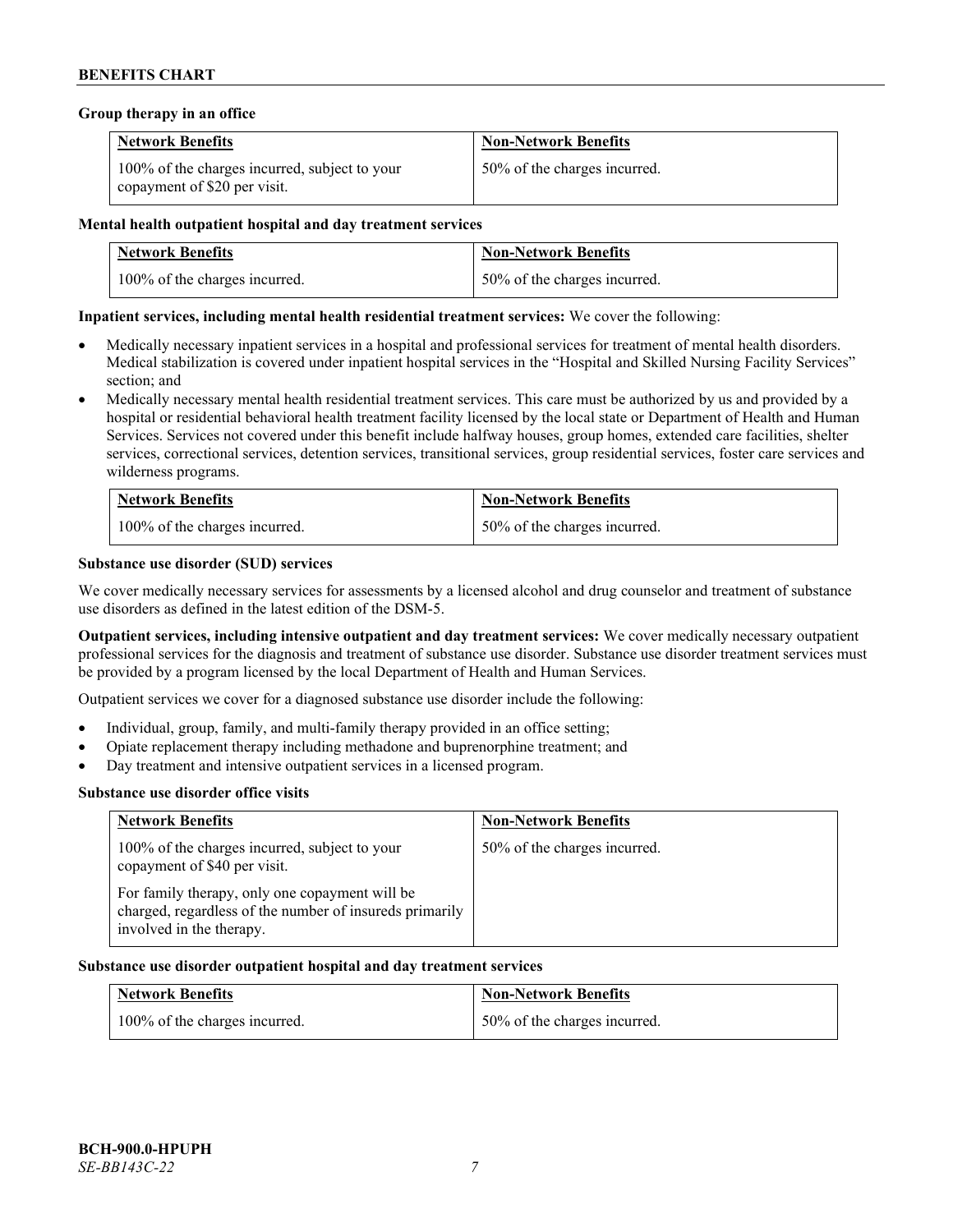**Inpatient services:** We cover the following:

- Medically necessary inpatient services in a hospital or primary residential treatment in a licensed substance use disorder treatment center. Primary residential treatment is an intensive residential treatment program of limited duration, typically 30 days or less.
- Services provided in a hospital that is licensed by the local state and accredited by Medicare; and
- Detoxification services in a hospital or community detoxification facility if it is licensed by the local Department of Health and Human Services.

| <b>Network Benefits</b>       | <b>Non-Network Benefits</b>  |
|-------------------------------|------------------------------|
| 100% of the charges incurred. | 50% of the charges incurred. |

# **Not Covered:**

See "Services Not Covered" in the Group Certificate.

# **CHIROPRACTIC SERVICES**

# **Covered Services:**

We cover chiropractic services for rehabilitative care. Chiropractic services are adjustments to any abnormal articulations of the human body, especially those of the spinal column, for the purpose of giving freedom of action to impinged nerves that may cause pain or deranged function.

Massage therapy which is performed in conjunction with other treatment/modalities by a chiropractor, is part of a prescribed treatment plan and is not billed separately is covered.

| <b>Network Benefits</b>                                                       | <b>Non-Network Benefits</b>  |
|-------------------------------------------------------------------------------|------------------------------|
| 100% of the charges incurred, subject to your<br>copayment of \$40 per visit. | 50% of the charges incurred. |

# **Not Covered:**

- Massage therapy for the purpose of comfort or convenience of the insured.
- See "Services Not Covered" in the Group Certificate.

# **CLINICAL TRIALS**

# **Covered Services:**

We cover certain routine services if you participate in a Phase I, Phase II, Phase III or Phase IV clinical trial that is conducted in relation to the prevention, detection, or treatment of cancer or other life-threatening disease or condition as defined in the Affordable Care Act. We cover routine patient costs for services that would be eligible under this Benefits Chart if the service were provided outside of a clinical trial.

| <b>Network Benefits</b>                              | <b>Non-Network Benefits</b>                          |
|------------------------------------------------------|------------------------------------------------------|
| Coverage level is same as corresponding Network      | Coverage level is same as corresponding Non-Network  |
| Benefits, depending on type of service provided such | Benefits, depending on type of service provided such |
| as Office Visits for Illness or Injury, Inpatient or | as Office Visits for Illness or Injury, Inpatient or |
| Outpatient Hospital Services.                        | Outpatient Hospital Services.                        |

# **Not Covered:**

- The investigative item, device or service itself.
- Items or services that are provided solely to satisfy data collection and analysis needs and that are not used in the direct clinical management of the patient.
- A service that is clearly inconsistent with widely accepted and established standards of care for a particular diagnosis.
- See "Services Not Covered" in the Group Certificate.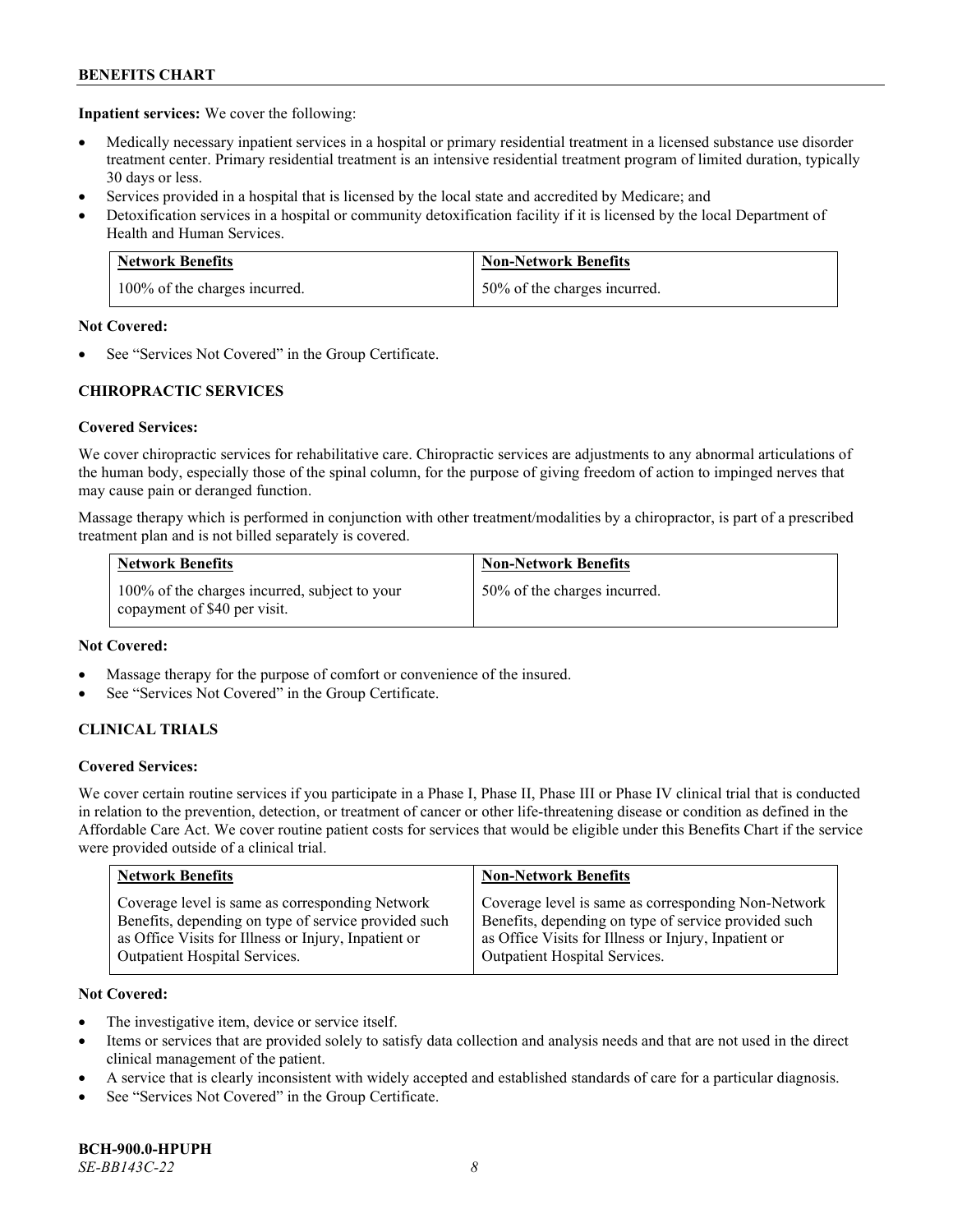# **DENTAL SERVICES**

### **Covered Services:**

We cover services as described below.

**Accidental dental services:** We cover dentally necessary services to treat and restore damage done to sound, natural, unrestored teeth as a result of an accidental injury. Coverage is for damage caused by external trauma to face and mouth only, not for cracked or broken teeth which result from biting or chewing. We cover restorations, root canals, crowns and replacement of teeth lost that are directly related to the accident in which the insured was involved. We cover initial exams, xrays, and palliative treatment including extractions, and other oral surgical procedures directly related to the accident. Subsequent treatment must be initiated within the specified timeframe and must be directly related to the accident. We do not cover restoration and replacement of teeth that are not "sound and natural" at the time of the accident.

Full mouth rehabilitation to correct occlusion (bite) and malocclusion (misaligned teeth not due to the accident) are not covered.

When an implant-supported dental prosthetic treatment is pursued, the accidental dental benefit will be applied to the prosthetic procedure. Benefits are limited to the amount that would be paid toward the placement of a removable dental prosthetic appliance that could be used in the absence of implant treatment. Care must be provided or pre-authorized by a network dentist.

| <b>Network Benefits</b>       | <b>Non-Network Benefits</b>  |
|-------------------------------|------------------------------|
| 100% of the charges incurred. | 50% of the charges incurred. |

For all accidental dental services, treatment and/or restoration must be initiated within six months of the date of the injury. Coverage is limited to the initial course of treatment and/or initial restoration. Services must be provided within 24 months of the date of injury to be covered.

### **Medical referral dental services**

**Medically necessary outpatient dental services:** We cover medically necessary outpatient dental services. Coverage is limited to dental services required for treatment of an underlying medical condition, e.g., removal of teeth to complete radiation treatment for cancer of the jaw, cysts and lesions.

| <b>Network Benefits</b>       | <b>Non-Network Benefits</b>  |
|-------------------------------|------------------------------|
| 100% of the charges incurred. | 50% of the charges incurred. |

**Medically necessary hospitalization and anesthesia for dental care:** We cover medically necessary hospitalization and anesthesia for dental care. This is limited to charges incurred by an insured who: (1) is a child under age five; (2) is severely disabled; (3) has a medical condition, and requires hospitalization or general anesthesia for dental care treatment; or (4) is a child between age five and 12 and care in dental offices has been attempted unsuccessfully and usual methods of behavior modification have not been successful, or when extensive amounts of restorative care, exceeding four appointments, are required. The requirement of a hospital setting must be due to an insured's underlying medical condition. Coverage is limited to facility and anesthesia charges. Anesthesia is covered in a hospital or a dental office. Oral surgeon/dentist professional fees are not covered. The following are examples, though not all-inclusive, of medical conditions which may require hospitalization for dental services: severe asthma, severe airway obstruction or hemophilia. Hospitalization required due to the behavior of the insured or due to the extent of the dental procedure is not covered.

| <b>Network Benefits</b>       | <b>Non-Network Benefits</b>  |
|-------------------------------|------------------------------|
| 100% of the charges incurred. | 50% of the charges incurred. |

**Medical complications of dental care:** We cover medical complications of dental care. Treatment must be medically necessary care and related to medical complications of non-covered dental care, including complications of the head, neck, or substructures.

| <b>Network Benefits</b>       | <b>Non-Network Benefits</b>  |
|-------------------------------|------------------------------|
| 100% of the charges incurred. | 50% of the charges incurred. |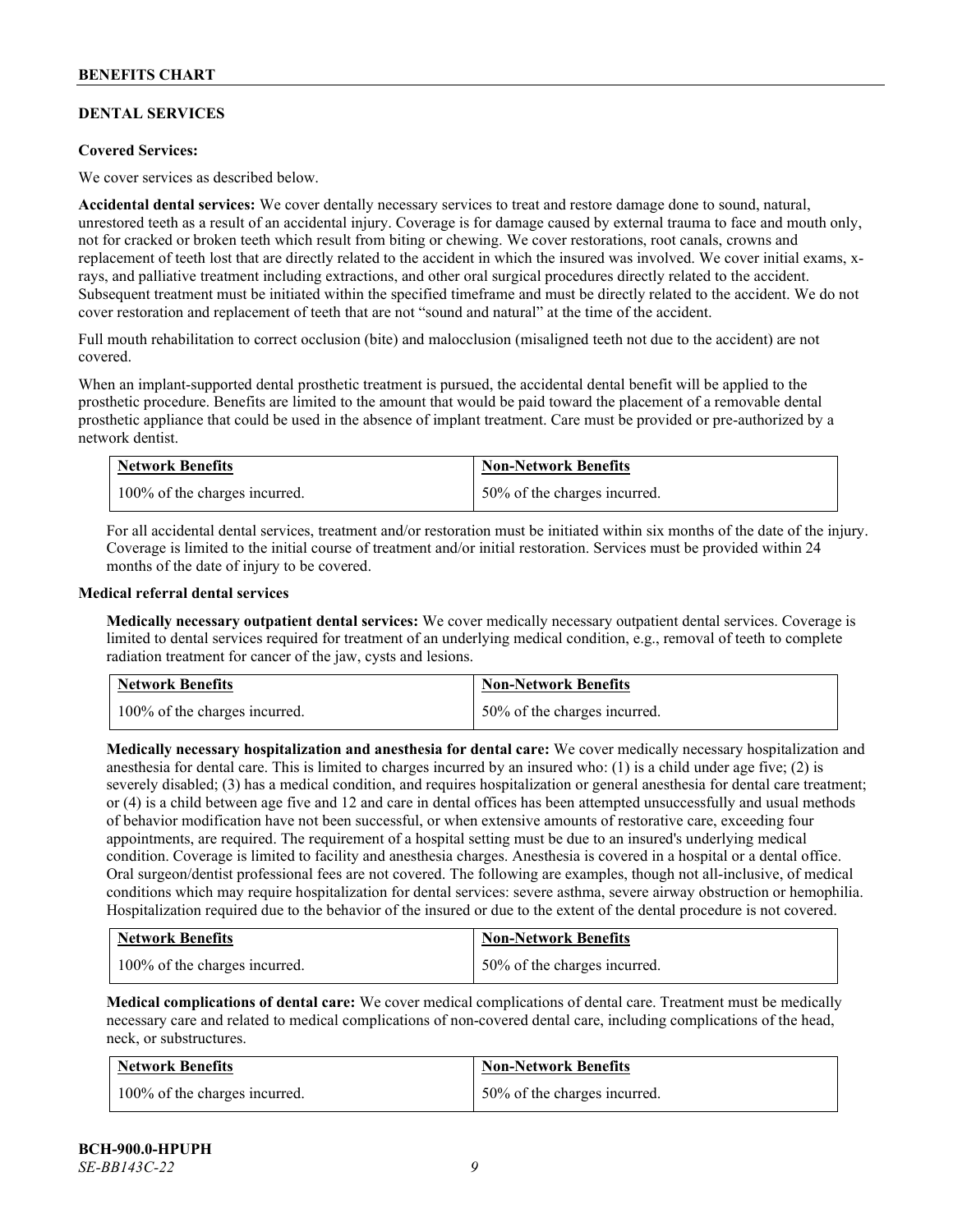**Oral surgery:** We cover oral surgery. Coverage is limited to treatment of medical conditions requiring oral surgery, such as treatment of oral neoplasm, non-dental cysts, fracture of the jaws, trauma of the mouth and jaws, and any other oral surgery procedures provided as medically necessary dental services.

| <b>Network Benefits</b>       | <b>Non-Network Benefits</b>  |
|-------------------------------|------------------------------|
| 100% of the charges incurred. | 50% of the charges incurred. |

**Treatment of cleft lip and cleft palate of a dependent child:** We cover treatment of cleft lip and cleft palate of a dependent child to age 26, including orthodontic treatment and oral surgery directly related to the cleft. Benefits are limited to inpatient or outpatient expenses arising from medical and dental treatment that was scheduled or initiated prior to the dependent turning age 19. Dental services which are not required for the treatment of cleft lip or cleft palate are not covered. If a dependent child covered under the Certificate is also covered under a dental plan which includes orthodontic services, that dental plan shall be considered primary for the necessary orthodontic services. Oral appliances are subject to the same copayment, conditions and limitations as durable medical equipment.

| <b>Network Benefits</b>       | <b>Non-Network Benefits</b>      |
|-------------------------------|----------------------------------|
| 100% of the charges incurred. | $150\%$ of the charges incurred. |

**Treatment of temporomandibular disorder (TMD) and craniomandibular disorder (CMD):** We cover surgical and nonsurgical treatment of temporomandibular disorder (TMD) and craniomandibular disorder (CMD), which is medically necessary care. Dental services which are not required to directly treat TMD or CMD are not covered.

| <b>Network Benefits</b>       | <b>Non-Network Benefits</b>  |
|-------------------------------|------------------------------|
| 100% of the charges incurred. | 50% of the charges incurred. |

# **Not Covered:**

- Dental treatment, procedures or services not listed in this Benefits Chart.
- Accident related dental services if treatment is (1) provided to teeth which are not sound and natural, (2) to teeth which have been restored, (3) initiated beyond six months from the date of the injury, (4) received beyond the initial treatment or restoration or (5) received beyond 24 months from the date of injury.
- Oral surgery to remove wisdom teeth, except as stated in the pediatric dental amendment.
- Orthognathic treatment or procedures and all related services.
- See "Services Not Covered" in the Group Certificate.

# **DIABETES AND HYPERTENSION DISEASE MANAGEMENT PROGRAM**

#### **Covered Services:**

If you meet criteria for coverage, you may qualify for the diabetes and/or hypertension disease management program.

The program covers group health coaching which focuses on weight loss, exercise, behavior modification and health education through Omada Health.

| <b>Network Benefits</b>                                     | <b>Non-Network Benefits</b> |
|-------------------------------------------------------------|-----------------------------|
| 100% of the charges incurred.<br>Deductible does not apply. | Not applicable.             |

### **Not Covered:**

See "Services Not Covered" in the Group Certificate.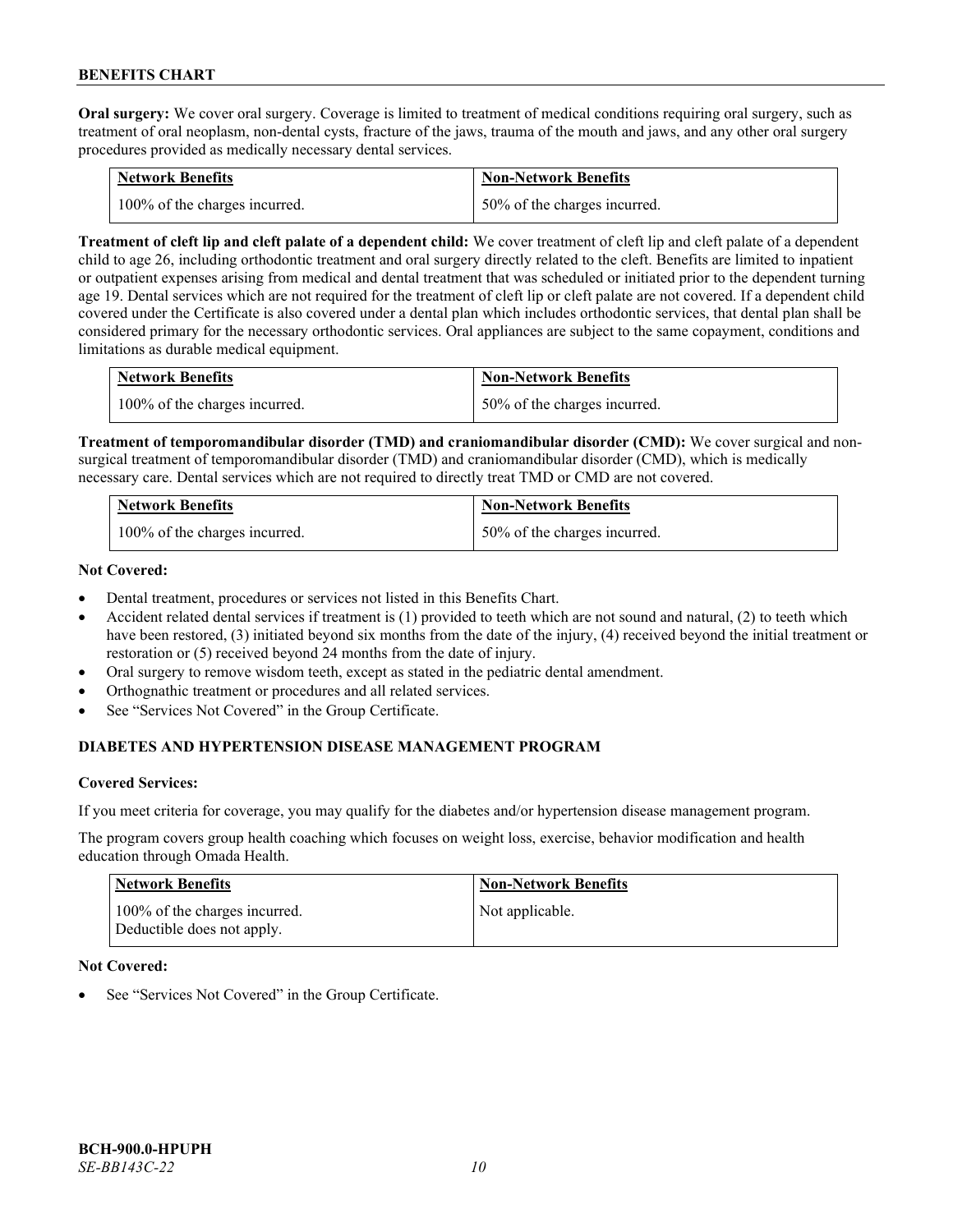# **DIABETIC EQUIPMENT AND SUPPLIES**

### **Covered Services:**

We cover physician prescribed medically appropriate and necessary drugs and supplies used in the management and treatment of diabetes for insureds with gestational, Type I or Type II diabetes including durable diabetic equipment and disposable supplies, as described below.

Certain items are only covered if your condition meets our coverage criteria and obtained through an authorized vendor. For more information on what we cover and any prior authorization requirements, call Member Services or log on to your account at [HealthPartnersUnityPointHealth.com.](https://www.healthpartnersunitypointhealth.com/)

Insulin and medications for diabetes are covered as outpatient drugs under the "Prescription Drug Services" section.

**Pumps and pump supplies.** These include diabetic insulin pumps, diabetic infusion pumps and infusion pump supplies such as infusion sets, tubing, connectors and syringe reservoirs.

| <b>Network Benefits</b>                                                                                               | <b>Non-Network Benefits</b>  |
|-----------------------------------------------------------------------------------------------------------------------|------------------------------|
| Pumps received at a pharmacy:<br>100% of the charges incurred.                                                        | 50% of the charges incurred. |
| Pumps received from a non-pharmacy provider:<br>100% of the charges incurred if purchased from an<br>approved vendor. |                              |

### **All other diabetic durable equipment and supplies**

**Durable diabetic equipment and supplies**. These include continuous glucose monitoring system (CGMS), transmitter, sensors and receivers, diabetic blood glucose monitors and control/calibrating solutions (for checking accuracy or testing equipment and test strips).

**Disposable diabetic supplies.** These are one-time use supplies, including syringes, lancets, lancet devices, blood and urine ketone test strips, and needles.

Certain diabetic supplies and equipment must be purchased at a pharmacy.

| <b>Network Benefits</b>                                                                                               | <b>Non-Network Benefits</b>  |
|-----------------------------------------------------------------------------------------------------------------------|------------------------------|
| If received through a pharmacy:<br>100% of the charges incurred.                                                      | 50% of the charges incurred. |
| If received through a non-pharmacy provider:<br>100% of the charges incurred if purchased from an<br>approved vendor. |                              |

### **Limitations:**

- No more than a 93-day supply of diabetic supplies is covered and dispensed at a time.
- We require that certain diabetic supplies and equipment be purchased at a pharmacy.
- Diabetic supplies and equipment are limited to certain models and brands.
- Durable medical equipment and supplies must be obtained from or repaired by approved vendors.
- Covered services and supplies are based on established medical policies which are subject to periodic review and modification by the medical directors. Our coverage policy for diabetic supplies includes information on our required models and brands. These medical policies (medical coverage criteria) are available by calling Member Services, or logging on to your account a[t HealthPartnersUnityPointHealth.com.](https://www.healthpartnersunitypointhealth.com/)

# **Not Covered:**

- Replacement or repair of any covered items, if the items are (i) damaged or destroyed by misuse, abuse or carelessness, (ii) lost; or (iii) stolen.
- Duplicate or similar items.
- Labor and related charges for repair of any covered items which are more than the cost of replacement by an approved vendor.

**BCH-900.0-HPUPH** *SE-BB143C-22 11*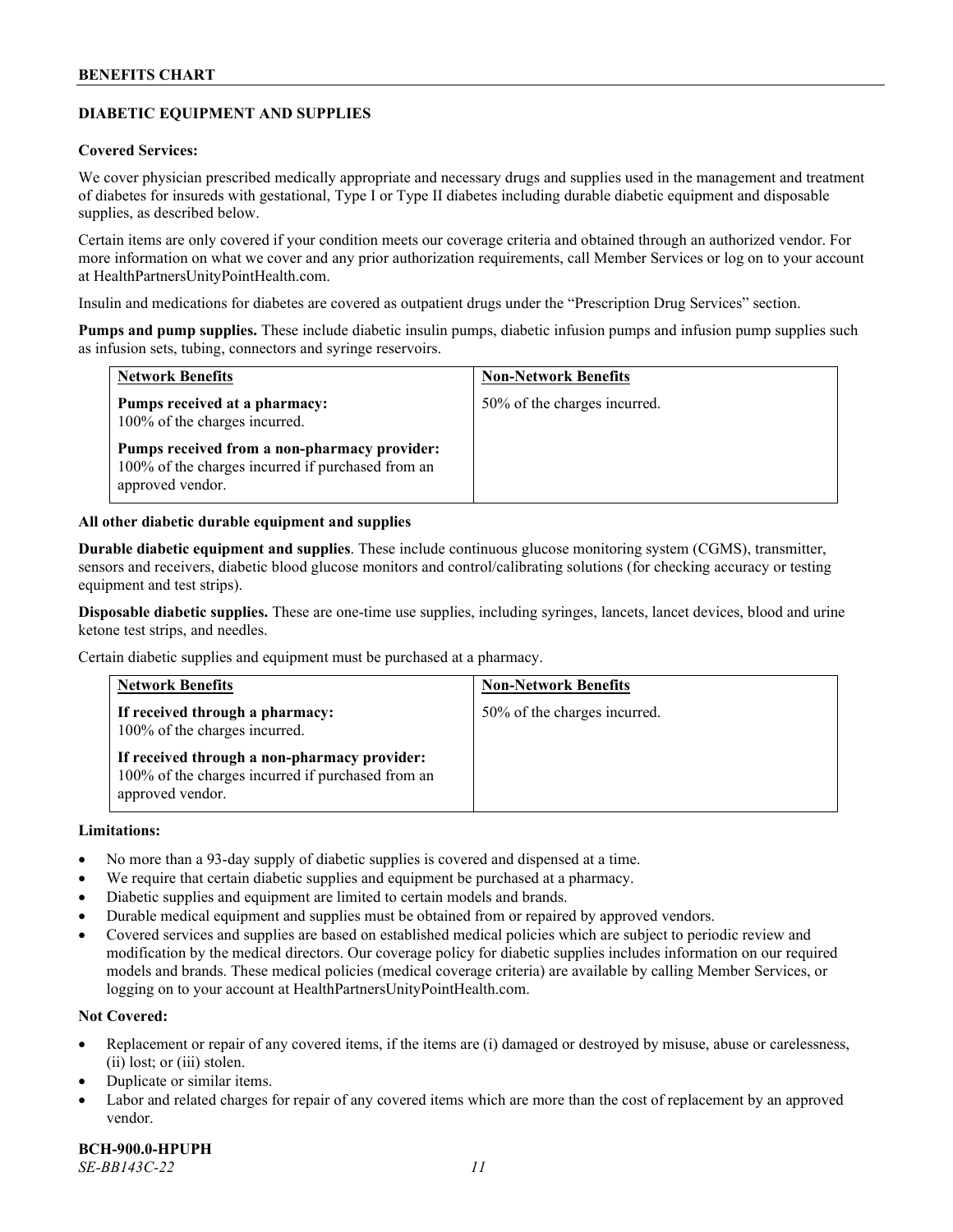- Batteries for monitors and equipment.
- Sales tax, mailing, delivery charges, service call charges.
- See "Services Not Covered" in the Group Certificate.

# **DIAGNOSTIC IMAGING SERVICES**

### **Covered Services:**

We cover diagnostic imaging, when ordered by a provider and provided in a clinic or outpatient hospital facility.

To see the benefit level for inpatient hospital or skilled nursing facility services, see benefits under "Inpatient Hospital and Skilled Nursing Facility Services."

# **Outpatient magnetic resonance imaging (MRI) and computed tomography (CT)**

| <b>Network Benefits</b>       | <b>Non-Network Benefits</b>  |
|-------------------------------|------------------------------|
| 100% of the charges incurred. | 50% of the charges incurred. |

### **All other outpatient diagnostic imaging services**

**Services for illness or injury**

| <b>Network Benefits</b>       | <b>Non-Network Benefits</b>  |
|-------------------------------|------------------------------|
| 100% of the charges incurred. | 50% of the charges incurred. |

### **Preventive services (MRI/CT procedures are not considered preventive)**

Diagnostic imaging services associated with preventive services are covered at the benefit level shown in the "Preventive Services" section of this Benefits Chart.

#### **Not Covered:**

See "Services Not Covered" in the Group Certificate.

# **DURABLE MEDICAL EQUIPMENT, PROSTHETICS, ORTHOTICS AND SUPPLIES**

# **Covered Services:**

We cover equipment and services, as described below.

We cover durable medical equipment and services, prosthetics, orthotics, and supplies, subject to the limitations below, including certain disposable supplies and enteral feedings.

We cover special dietary treatment for phenylketonuria (PKU) and oral amino acid based elemental formula if it meets our medical coverage criteria.

Diabetic equipment and supplies are covered under the "Diabetic Equipment and Supplies" section of this Benefits Chart.

#### **Special dietary treatment for Phenylketonuria (PKU) if it meets our medical coverage criteria**

| <b>Network Benefits</b>       | <b>Non-Network Benefits</b>  |
|-------------------------------|------------------------------|
| 100% of the charges incurred. | 50% of the charges incurred. |

# **Oral amino acid based elemental formula if it meets our medical coverage criteria**

| <b>Network Benefits</b>       | <b>Non-Network Benefits</b>  |
|-------------------------------|------------------------------|
| 100% of the charges incurred. | 50% of the charges incurred. |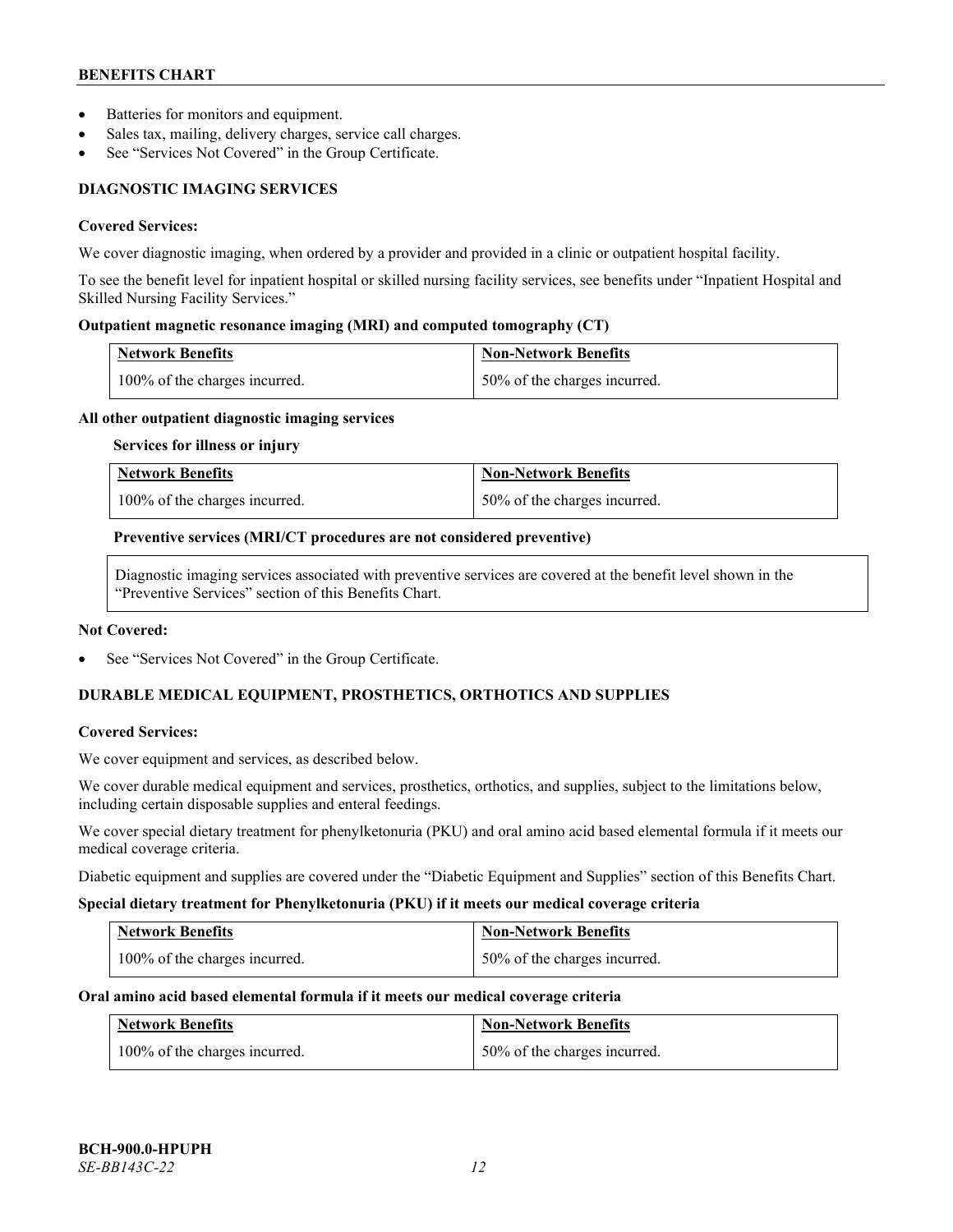### **Prosthetic limb devices to replace in whole or in part, an arm or leg**

| <b>Network Benefits</b>       | <b>Non-Network Benefits</b>  |
|-------------------------------|------------------------------|
| 100% of the charges incurred. | 50% of the charges incurred. |

# **All other durable medical equipment, prosthetics, orthotics and supplies**

| <b>Network Benefits</b>       | <b>Non-Network Benefits</b>  |
|-------------------------------|------------------------------|
| 100% of the charges incurred. | 50% of the charges incurred. |

### **Limitations:**

Coverage of durable medical equipment is limited by the following:

- Payment will not exceed the cost of an alternate piece of equipment or service that is effective and medically necessary.
- For prosthetic benefits, other than oral appliances for cleft lip and cleft palate, payment will not exceed the cost of an alternate piece of equipment or service that is effective, medically necessary and enables insureds to conduct standard activities of daily living.
- We reserve the right to determine if an item will be approved for rental vs. purchase.
- Durable medical equipment and supplies must be obtained from or repaired by approved vendors.
- Covered services and supplies are based on established medical policies which are subject to periodic review and modification by the medical or dental directors. Our coverage policy for diabetic supplies includes information on our required models and brands. These medical policies (medical coverage criteria) are available by calling Member Services, or logging on to your account at [HealthPartnersUnityPointHealth.com.](https://www.healthpartnersunitypointhealth.com/)

# **Not Covered:**

Items which are not eligible for coverage include, but are not limited to:

- Replacement or repair of any covered items, if the items are (i) damaged or destroyed by misuse, abuse or carelessness, (ii) lost; or (iii) stolen.
- Duplicate or similar items.
- Labor and related charges for repair of any covered items which are more than the cost of replacement by an approved vendor.
- Sales tax, mailing, delivery charges, service call charges.
- Items which are primarily educational in nature or for hygiene, vocation, comfort, convenience or recreation.
- Communication aids or devices: equipment to create, replace or augment communication abilities including, but not limited to, speech processors, receivers, communication boards, or computer or electronic assisted communication.
- Hearing aids (implantable and external, including osseointegrated or bone anchored) and their fitting. This exclusion does not apply to cochlear implants.
- Eyeglasses, contact lenses and their fitting, measurement and adjustment, except as specifically described in this Benefits Chart.
- Hair prostheses (wigs).
- Household equipment which primarily has customary uses other than medical, such as, but not limited to, exercise cycles, air purifiers, central or unit air conditioners, water purifiers, non-allergenic pillows, mattresses or waterbeds.
- Household fixtures including, but not limited to, escalators or elevators, ramps, swimming pools and saunas.
- Modifications to the structure of the home including, but not limited to, wiring, plumbing or charges for installation of equipment.
- Vehicle, car or van modifications including, but not limited to, hand brakes, hydraulic lifts and car carrier.
- Rental equipment while owned equipment is being repaired by non-contracted vendors, beyond one month rental of medically necessary equipment.
- Other equipment and supplies, including but not limited to assistive devices, that we determine are not eligible for coverage.
- See "Services Not Covered" in the Group Certificate.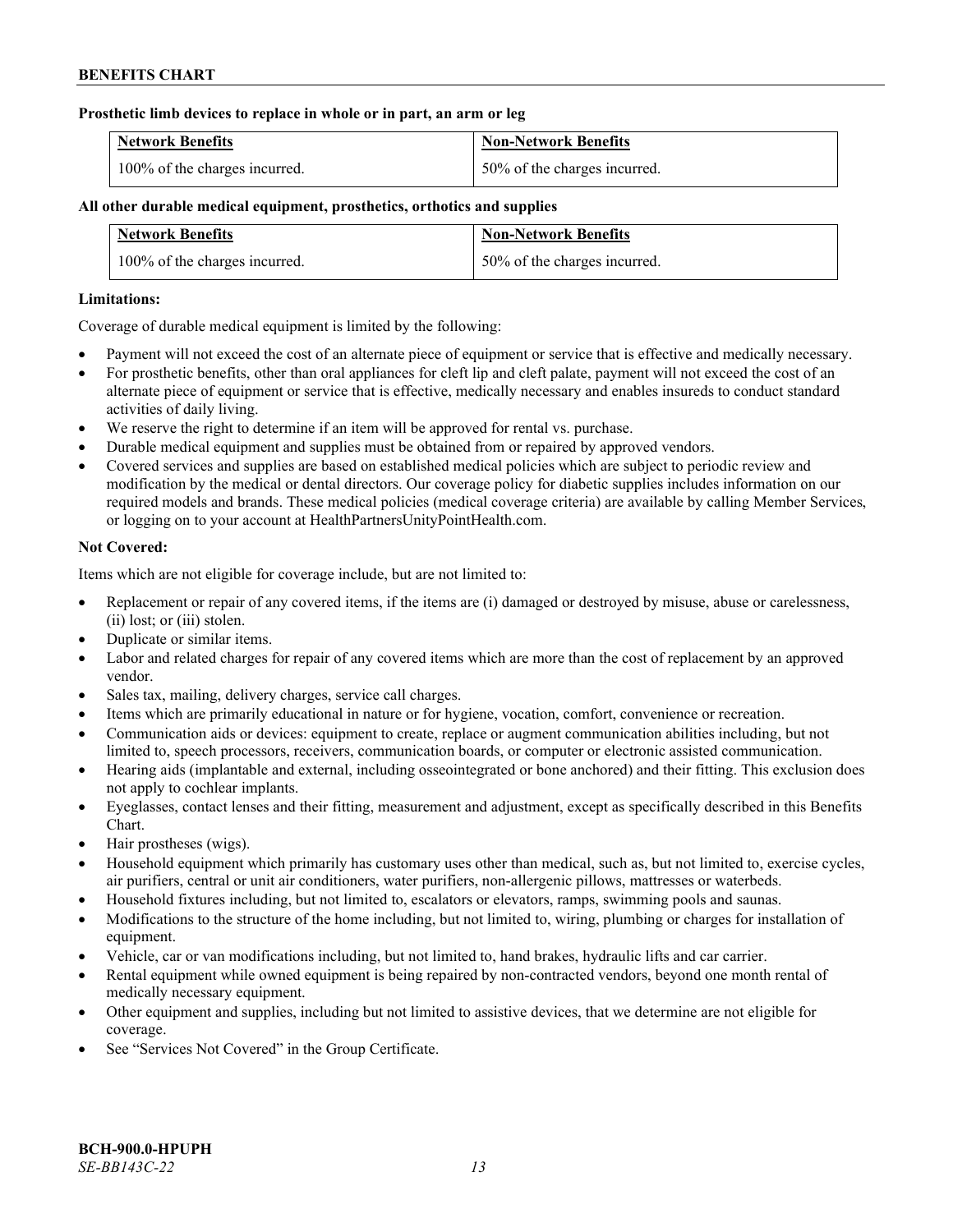# **EMERGENCY AND URGENTLY NEEDED CARE SERVICES**

# **Covered Services:**

We cover services for emergency care and urgently needed care if the services are otherwise eligible for coverage under this Benefits Chart.

**Urgently needed care.** These are services to treat an unforeseen illness or injury, which are required in order to prevent a serious deterioration in your health, and which cannot be delayed until the next available clinic or office hours.

### **Urgently needed care at clinics**

| <b>Network Benefits</b>                                                       | <b>Non-Network Benefits</b> |
|-------------------------------------------------------------------------------|-----------------------------|
| 100% of the charges incurred, subject to your<br>copayment of \$80 per visit. | See Network Benefits.       |

**Emergency care.** These are services to treat: (1) the sudden, unexpected onset of illness or injury which, if left untreated or unattended until the next available clinic or office hours, would result in hospitalization, or (2) a condition requiring professional health services immediately necessary to preserve life or stabilize health, or with respect to a pregnant woman having contractions, that there is inadequate time to safely transfer the woman to another hospital for delivery or that a transfer may pose a threat to the health or safety of the woman or unborn child. Emergency care includes emergency services as defined in Division BB, Title I, Section 102 of the Consolidated Appropriations Act of 2021. Emergency care also includes an immediate response service available on a 24-hour, seven-day-a-week basis for each child, or person, having a psychiatric crisis, a mental health crisis, or a mental health emergency.

When reviewing claims for coverage of emergency services, our medical director will take into consideration a reasonable layperson's belief that the circumstances required immediate medical care that could not wait until the next working day or next available clinic appointment.

Under the No Surprises Act, Non-Network emergency care providers may not bill patients for more than their cost-sharing responsibility for the corresponding Network service

# **Emergency care in a hospital emergency room, including professional services of a physician**

| <b>Network Benefits</b>                                                                   | <b>Non-Network Benefits</b> |
|-------------------------------------------------------------------------------------------|-----------------------------|
| 100% of the charges incurred, subject to your<br>copayment of \$300 per visit.            | See Network Benefits.       |
| Emergency room copayment is waived if admitted for<br>the same condition within 24 hours. |                             |

**Inpatient emergency care in a hospital, including post-stabilization services as required under the federal No Surprises Act and its implementing regulations**

| <b>Network Benefits</b>       | <b>Non-Network Benefits</b> |
|-------------------------------|-----------------------------|
| 100% of the charges incurred. | See Network Benefits.       |

#### **Not Covered:**

See "Services Not Covered" in the Group Certificate.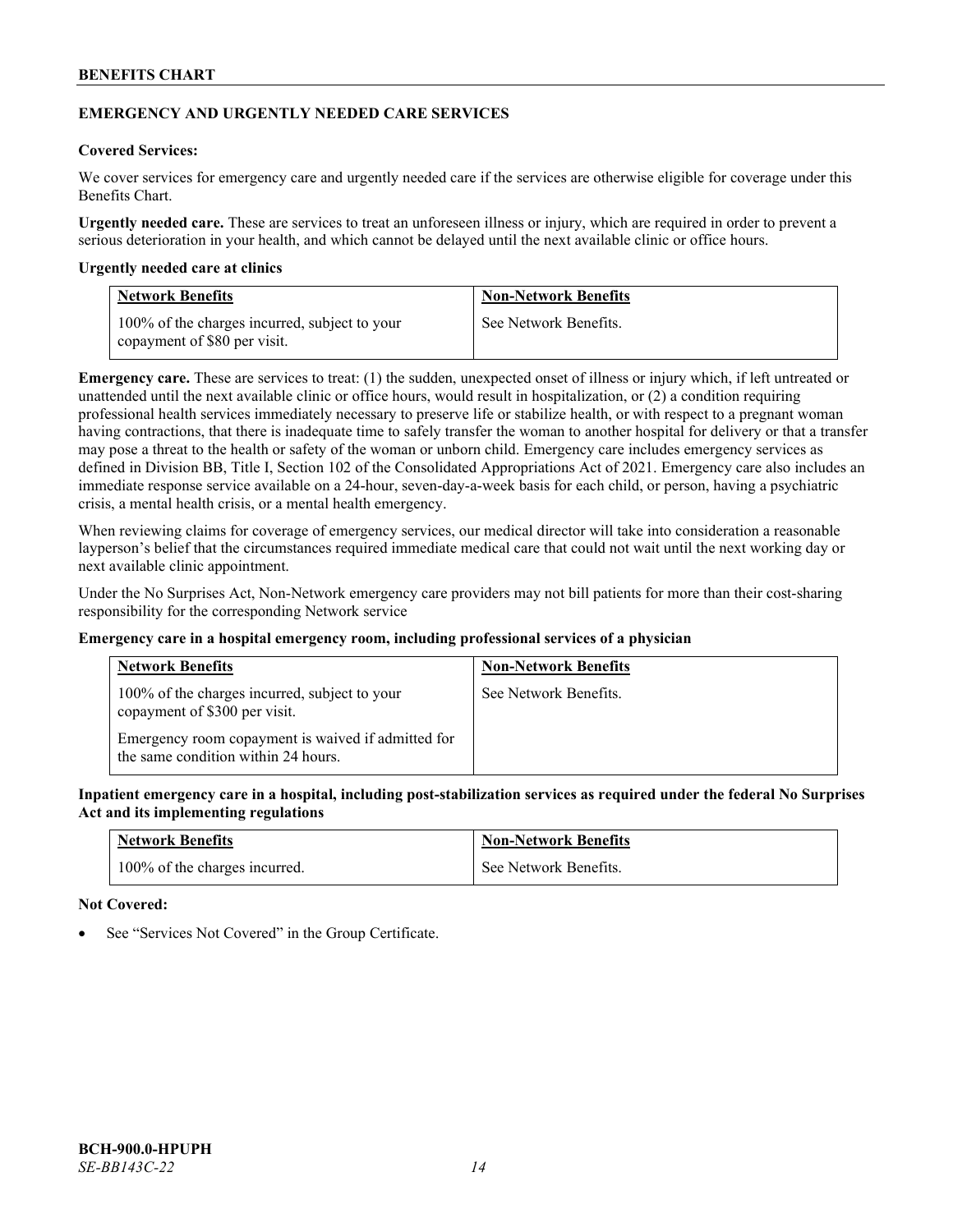# **GENE THERAPY**

# **Covered Services:**

We cover gene therapy treatment that meets our current medical coverage criteria.

| <b>Network Benefits</b>                                                                                                                                                                                  | <b>Non-Network Benefits</b> |
|----------------------------------------------------------------------------------------------------------------------------------------------------------------------------------------------------------|-----------------------------|
| Coverage level is same as corresponding Network<br>Benefits, depending on type of service provided, such<br>as Office Visits for Illness or Injury, Inpatient or<br><b>Outpatient Hospital Services.</b> | No coverage.                |

### **Limitations:**

- Gene therapy must be provided by a designated provider.
- Specific types of gene therapy are limited to therapies and conditions specified in our medical coverage criteria.

# **Not Covered:**

See "Services Not Covered" in the Group Certificate.

# **HEALTH EDUCATION**

### **Covered Services:**

We cover education for preventive services and education for the management of chronic health problems (such as diabetes). Coverage includes medical nutrition therapy, that is provided by a certified, registered, or licensed health care professional working in a program consistent with the national standards of diabetes self-management education as established by the American Diabetes Association.

| <b>Network Benefits</b>                                     | <b>Non-Network Benefits</b>  |
|-------------------------------------------------------------|------------------------------|
| 100% of the charges incurred.<br>Deductible does not apply. | 50% of the charges incurred. |

#### **Not Covered:**

See "Services Not Covered" in the Group Certificate.

# **HOME HEALTH SERVICES**

#### **Covered Services:**

We cover the following services:

- Skilled nursing treatment in the home intended to provide a safe transition from other levels of care;
- Physical therapy, occupational therapy, speech therapy, respiratory therapy and other therapeutic services;
- Non-routine prenatal and postnatal services;
- Routine postnatal well child visits as described in the coverage criteria;
- Phototherapy services for newborns;
- Home health aide services and other eligible home health services when provided in your home if you are homebound (i.e., unable to leave home without considerable effort due to a medical condition). Lack of transportation does not constitute homebound status. For phototherapy services for newborns and high risk prenatal services, supplies and equipment are included;
- Total parenteral nutrition/intravenous ("TPN/IV") therapy, equipment, supplies and drugs in connection with IV therapy. IV line care kits are covered under Durable Medical Equipment. You do not need to be homebound to receive total parenteral nutrition/intravenous ("TPN/IV") therapy.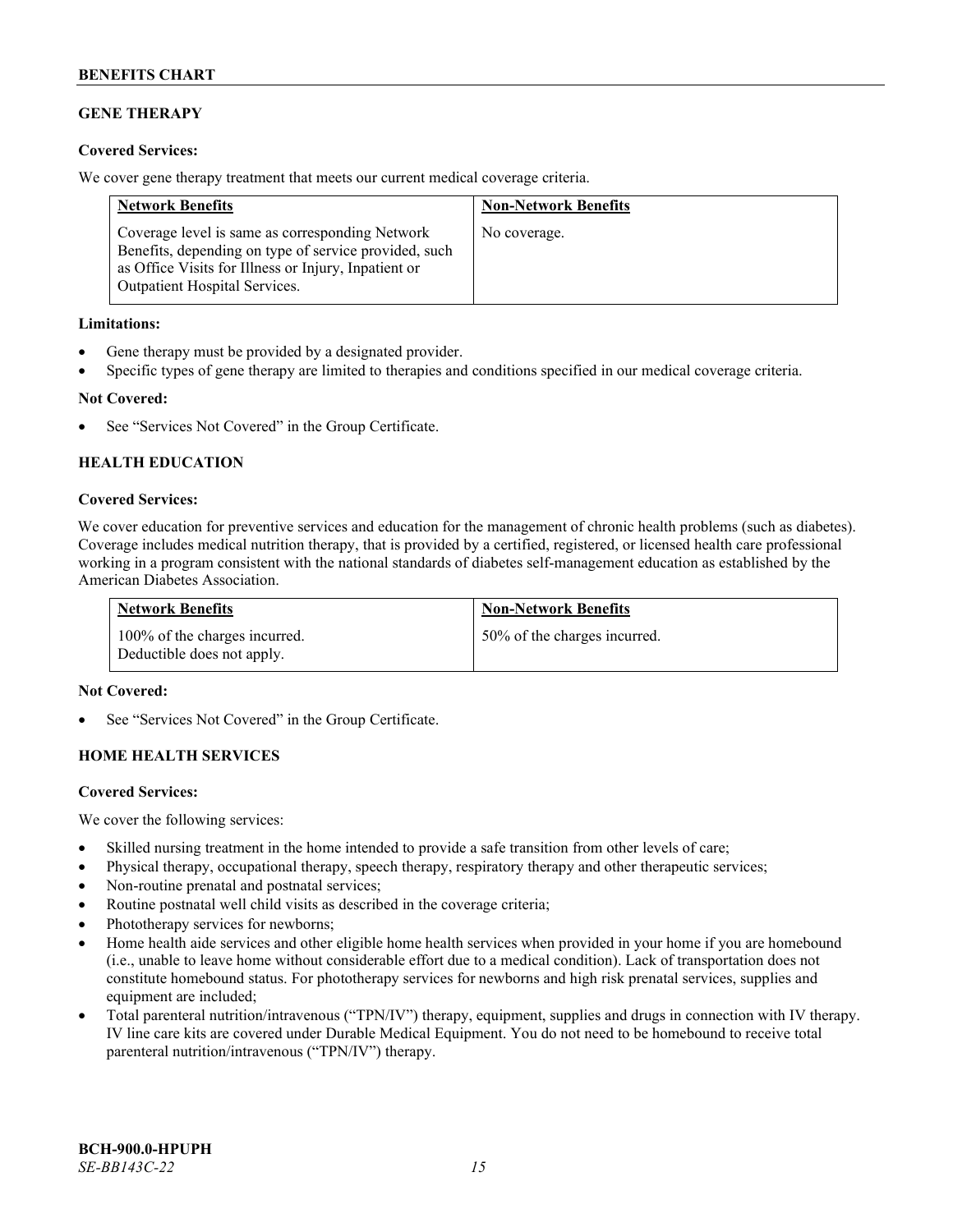• Palliative care benefits. Palliative care includes symptom management, education and establishing goals of care. We waive the requirement that you be homebound for a limited number of home visits for palliative care (as shown in this Benefits Chart), if you have a life-threatening, non-curable condition which has a prognosis of survival of two years or less. Additional palliative care visits are eligible under the home health services benefit if you are homebound and meet all other requirements defined in this section.

Home health services are eligible and covered only when:

- medically necessary; and
- provided as rehabilitative care, terminal care or maternity care; and
- ordered by a physician, and included in the written home care plan.

# **Physical therapy, occupational therapy, speech therapy, respiratory therapy, home health aide services and palliative care**

| <b>Network Benefits</b>       | <b>Non-Network Benefits</b>  |
|-------------------------------|------------------------------|
| 100% of the charges incurred. | 50% of the charges incurred. |

### **TPN/IV therapy, skilled nursing services, non-routine prenatal/postnatal services and phototherapy**

| Network Benefits              | <b>Non-Network Benefits</b>  |
|-------------------------------|------------------------------|
| 100% of the charges incurred. | 50% of the charges incurred. |

#### **Routine postnatal well child visit**

| <b>Network Benefits</b>                                     | <b>Non-Network Benefits</b>  |
|-------------------------------------------------------------|------------------------------|
| 100% of the charges incurred.<br>Deductible does not apply. | 50% of the charges incurred. |

### **Limitations:**

- Home health services are not provided as a substitute for a primary caregiver in the home or as relief (respite) for a primary caregiver in the home. We will not reimburse family members or residents in your home for the above services.
- A service shall not be considered a skilled nursing service merely because it is performed by, or under the direct supervision of, a licensed nurse. Where a service (such as tracheotomy suctioning or ventilator monitoring) or like services, can be safely and effectively performed by a non-medical person (or self-administered), without the direct supervision of a licensed nurse, the service shall not be regarded as a skilled nursing service, whether or not a skilled nurse actually provides the service. The unavailability of a competent person to provide a non-skilled service shall not make it a skilled service when a skilled nurse provides it. Only the skilled nursing component of so-called "blended" services (i.e. services which include skilled and non-skilled components) are covered under this Benefits Chart.

#### **Not Covered:**

- Financial or legal counseling services.
- Housekeeping or meal services in your home.
- Services provided by a family member or enrollee, or a resident in the enrollee's home.
- Vocational rehabilitation and recreational or educational therapy. Recreation therapy is therapy provided solely for the purpose of recreation, including but not limited to: (a) requests for physical therapy or occupational therapy to improve athletic ability, and (b) braces or guards to prevent sports injuries.
- See "Services Not Covered" in the Group Certificate.

# **HOSPICE SERVICES**

#### **Applicable definitions:**

**Part-time.** This is up to two hours of service per day, more than two hours is considered continuous care.

**Continuous care.** This is from two to twelve hours of service per day provided by a registered nurse, licensed practical nurse, or home health aide, during a period of crisis in order to maintain a terminally ill patient at home.

**BCH-900.0-HPUPH** *SE-BB143C-22 16*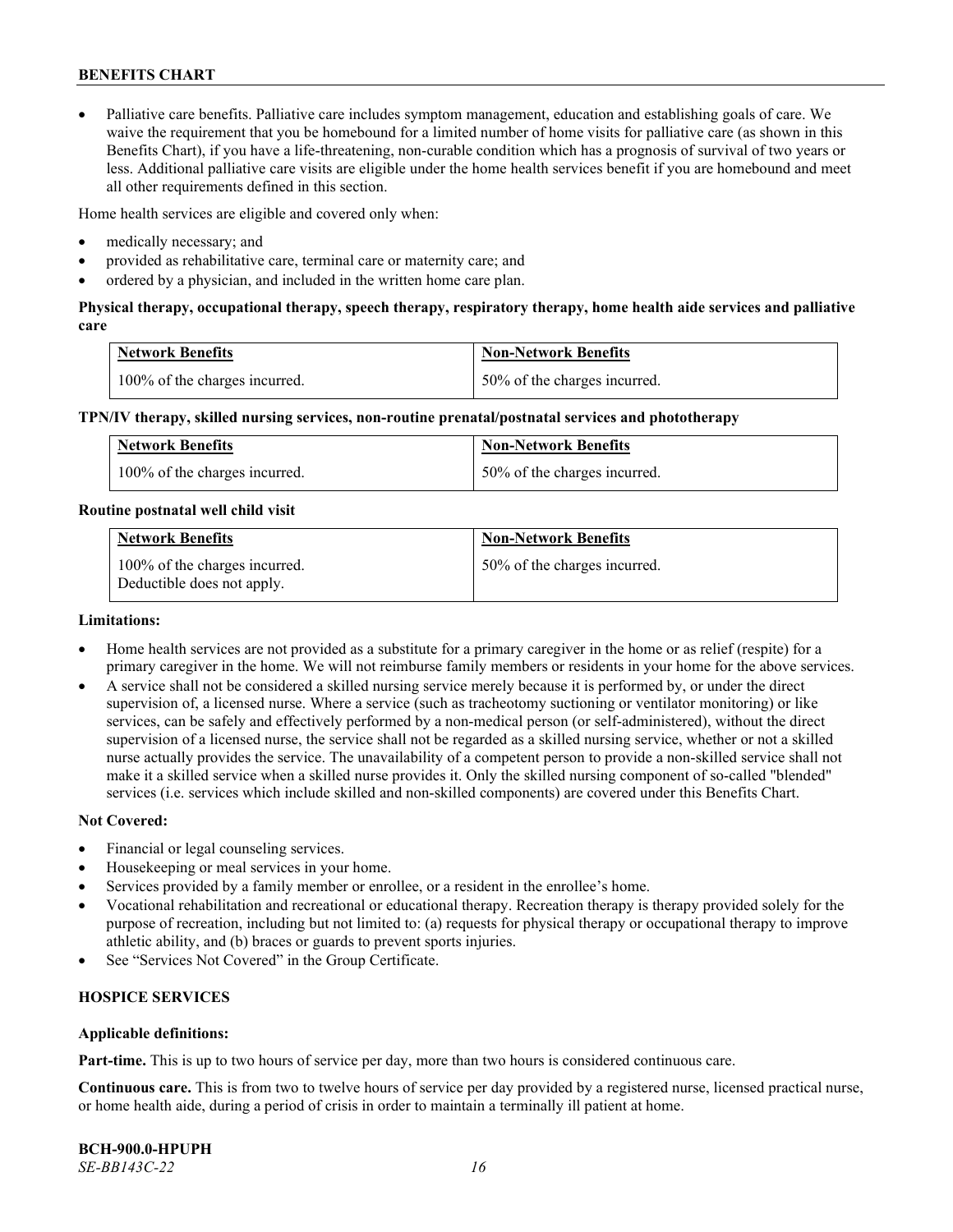**Appropriate facility.** This is a nursing home, hospice residence, or other inpatient facility.

**Custodial care related to hospice services.** This means providing assistance in the activities of daily living and the care needed by a terminally ill patient which can be provided by primary caregiver (i.e., family member or friend) who is responsible for the patient's home care.

# **Covered Services:**

**Hospice program.** We cover the services described below if you are terminally ill and accepted as a hospice program participant. You must meet the eligibility requirements of the program, and elect to receive services through the hospice program. If you elect to receive hospice services, you do so in lieu of curative treatment for your terminal illness for the period you are enrolled in the hospice program.

**Eligibility:** In order to be eligible to be enrolled in the hospice program, you must: (1) be a terminally ill patient (prognosis of six months or less); (2) have chosen a palliative treatment focus (i.e., emphasizing comfort and supportive services rather than treatment attempting to cure the disease or condition); and (3) continue to meet the terminally ill prognosis as reviewed by our medical director or his or her designee over the course of care. You may withdraw from the hospice program at any time.

**Eligible services:** Hospice services include the following services provided in accordance with an approved hospice treatment plan.

- Inpatient services: We cover inpatient services in a hospice facility.
- Home health services:
	- o Part-time care provided in your home by an interdisciplinary hospice team (which may include a physician, nurse, social worker, and spiritual counselor) and medically necessary home health services are covered.
	- o One or more periods of continuous care in your home or in a setting which provides day care for pain or symptom management, when medically necessary, will be covered.
- Other services:
	- o Respite care is covered for care in your home or in an appropriate facility, to give your primary caregivers (i.e., family members or friends) rest and/or relief when necessary in order to maintain a terminally ill patient at home.
	- o Medically necessary medications for pain and symptom management.
	- o Semi-electric hospital beds and other durable medical equipment are covered.
	- Emergency and non-emergency care is covered.

| <b>Network Benefits</b>       | <b>Non-Network Benefits</b>  |
|-------------------------------|------------------------------|
| 100% of the charges incurred. | 50% of the charges incurred. |

Respite care is limited to five episodes, up to five days per episode. Inpatient hospice services are limited to 15 days per lifetime.

# **Not Covered:**

- Financial or legal counseling services.
- Housekeeping or meal services in your home.
- Custodial or maintenance care related to hospice services, whether provided in the home or in a nursing home.
- Any service not specifically described as covered services under this hospice services benefits.
- Any services provided by members of your family or residents in your home.
- See "Services Not Covered" in the Group Certificate.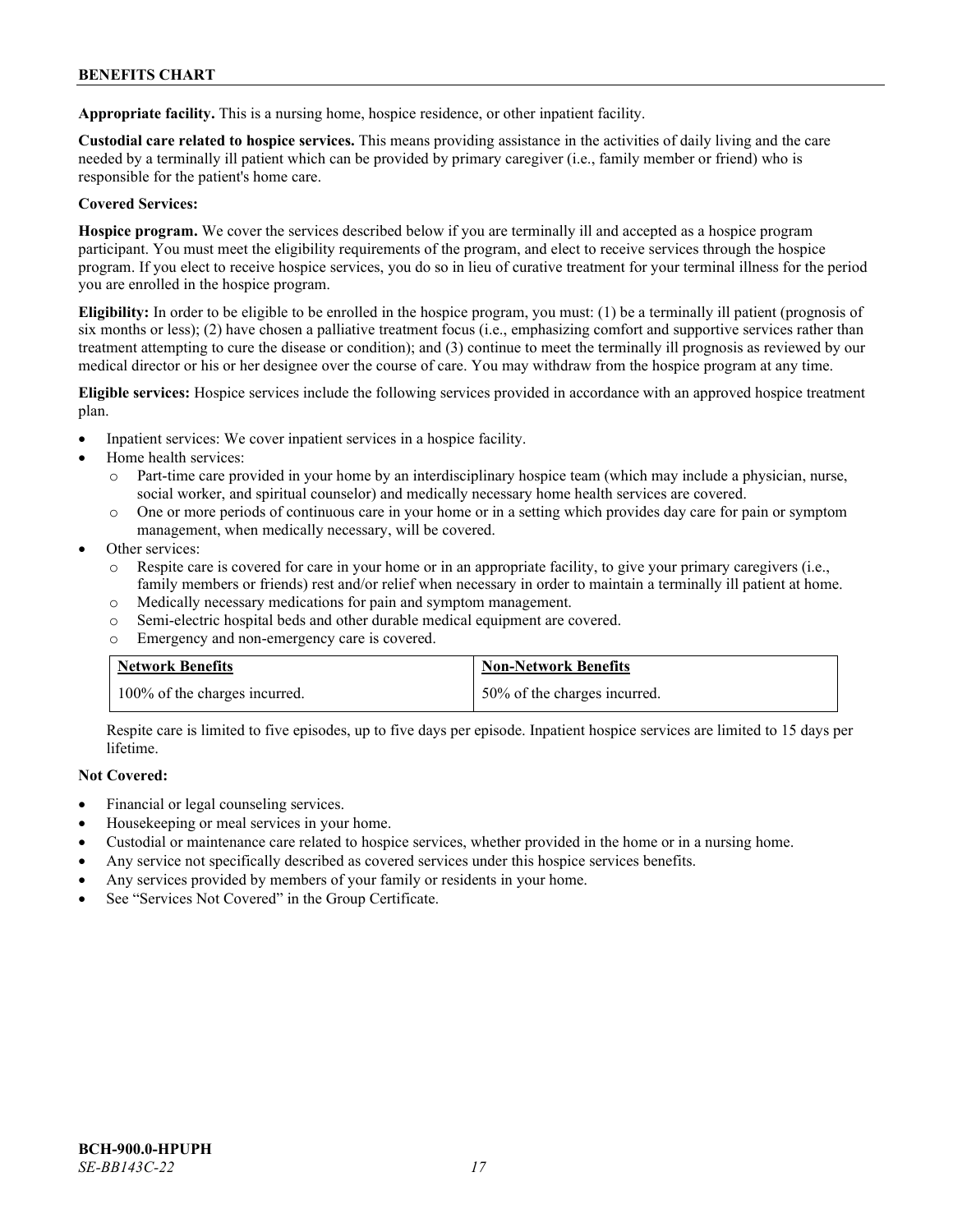# **HOSPITAL AND SKILLED NURSING FACILITY SERVICES**

### **Covered Services:**

We cover services as described below.

### **Medical or surgical hospital services**

**Inpatient hospital services:** We cover the following medical or surgical services, for the treatment of acute illness or injury, which require the level of care only provided in an acute care facility. These services must be authorized by a physician.

Inpatient hospital services include: room and board; the use of operating or maternity delivery rooms; intensive care facilities; newborn nursery facilities; general nursing care, anesthesia, laboratory and diagnostic imaging services, reconstructive surgery, radiation therapy, physical therapy, prescription drugs or other medications administered during treatment, blood and blood products (unless replaced), and blood derivatives, and other diagnostic or treatment related hospital services; physician and other professional medical and surgical services provided while in the hospital, including gender confirmation surgery that meets medical coverage criteria.

Services for items for personal convenience, such as television rental, are not covered.

Group health plans and health insurance issuers generally may not, under Federal law, restrict benefits for any hospital length of stay in connection with childbirth for the mother of newborn child to less than 48 hours following a vaginal delivery, or less than 96 hours following a caesarean section, excluding day of delivery. However, Federal law generally does not prohibit the mother's or newborn's attending provider, after consulting with the mother, from discharging the mother or her newborn earlier than 48 hours (or 96 hours as applicable). In any case plans and issuers may not, under Federal law, require that a provider obtain authorization from the plan or the insurance issuer for prescribing a length of stay not in excess of 48 hours (or 96 hours). A post-discharge follow-up visit is covered under the "Home Health Services" section under "Routine postnatal well child visit".

| <b>Network Benefits</b>       | <b>Non-Network Benefits</b>  |
|-------------------------------|------------------------------|
| 100% of the charges incurred. | 50% of the charges incurred. |

Each insured's admission or confinement, including that of a newborn child, is separate and distinct from the admission or confinement of any other insured.

**Outpatient hospital, ambulatory care or surgical facility services:** We cover the following medical and surgical services, for diagnosis or treatment of illness or injury on an outpatient basis. These services must be authorized by a physician.

Outpatient services include: use of operating rooms, maternity delivery rooms or other outpatient departments, rooms or facilities; and the following outpatient services: general nursing care, anesthesia, laboratory and diagnostic imaging services, reconstructive surgery, dialysis, radiation therapy, physical therapy, drugs administered during treatment, blood and blood products (unless replaced), and blood derivatives, and other diagnostic or treatment related outpatient services; physician and other professional medical and surgical services provided while an outpatient, including gender confirmation surgery that meets medical coverage criteria.

To see the benefit level for diagnostic imaging services, laboratory services and physical therapy, see the benefits under diagnostic imaging services, laboratory services and physical therapy.

| <b>Network Benefits</b>       | <b>Non-Network Benefits</b>  |
|-------------------------------|------------------------------|
| 100% of the charges incurred. | 50% of the charges incurred. |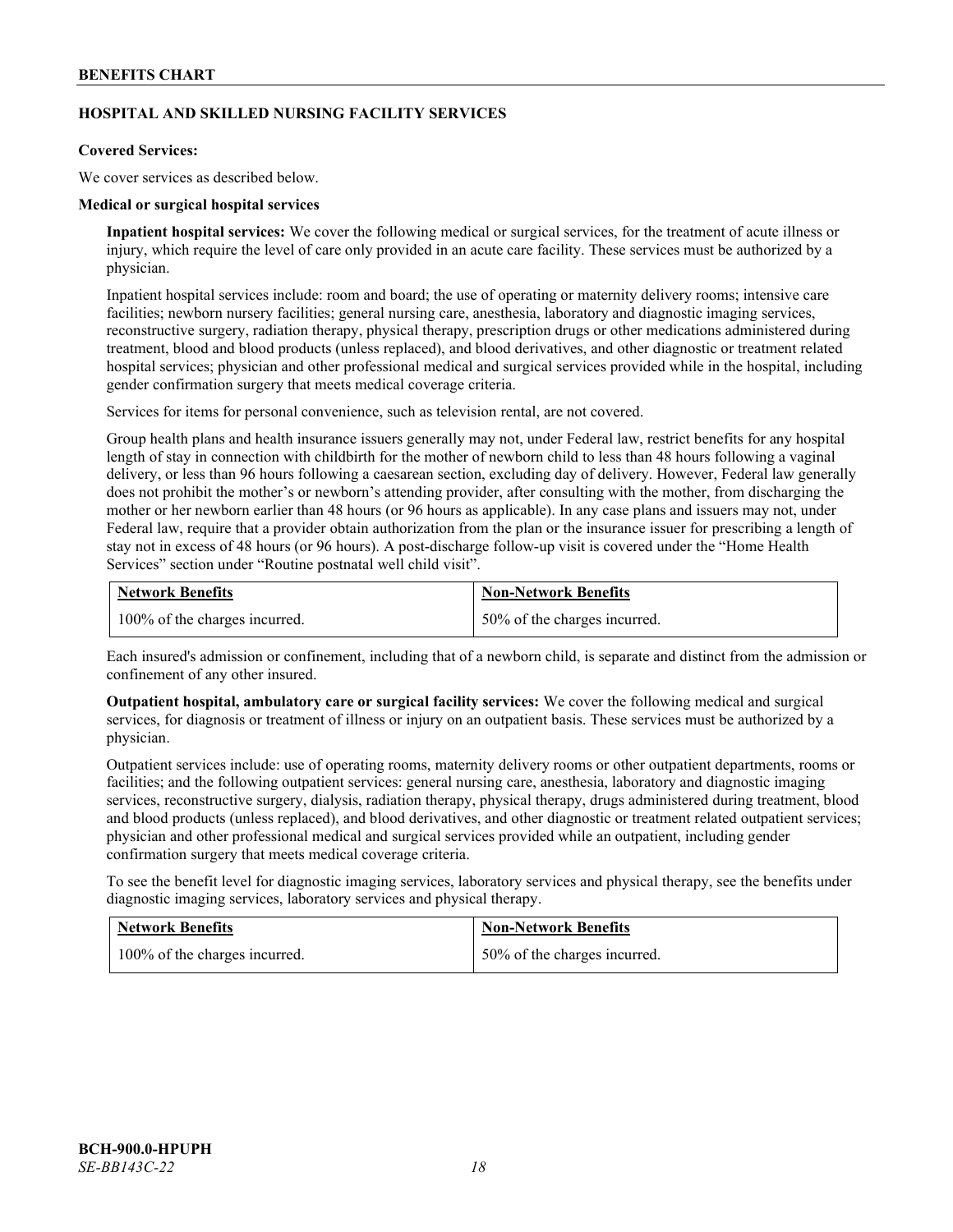**Skilled nursing facility care:** We cover room and board, daily skilled nursing and related ancillary services for post-acute treatment and rehabilitative care of illness or injury that meets medical coverage criteria. We also cover the costs of skilled nursing care in a hospital if the level of care needed by the insured has been reclassified from acute care to skilled nursing care and no designated skilled nursing care beds or swing beds are available in the hospital or in another hospital or health care facility within a thirty-mile radius of the hospital.

| <b>Network Benefits</b>       | <b>Non-Network Benefits</b>      |
|-------------------------------|----------------------------------|
| 100% of the charges incurred. | $150\%$ of the charges incurred. |

### **Not Covered:**

- Services for items for personal convenience, such as television rental, are not covered.
- See "Services Not Covered" in the Group Certificate.

### **INFERTILITY DIAGNOSIS**

### **Covered Services:**

We cover the diagnosis of infertility. These services include diagnostic procedures and tests provided in connection with an infertility evaluation, office visits and consultations to diagnose infertility.

| <b>Network Benefits</b>       | <b>Non-Network Benefits</b>  |
|-------------------------------|------------------------------|
| 100% of the charges incurred. | 50% of the charges incurred. |

Coverage is limited to office visits and consultations to diagnose infertility. Treatment is not covered.

### **Not Covered:**

- Infertility/fertility treatment, including but not limited to, office visits, laboratory services, diagnostic imaging services and fertility drugs; reversal of sterilization; and sperm, ova or embryo acquisition, retrieval or storage; however, we cover office visits and consultations to diagnose infertility.
- Services related to the establishment of surrogate pregnancy and fees for a surrogate. However, pregnancy and maternity services are covered for an insured under this Benefits Chart, including a surrogate pregnancy.
- See "Services Not Covered" in the Group Certificate.

# **LABORATORY SERVICES**

#### **Covered Services:**

We cover laboratory tests when ordered by a provider and provided in a clinic or outpatient hospital facility (to see the benefit level for inpatient hospital or skilled nursing facility services, see benefits under Inpatient Hospital and Skilled Nursing Facility Services).

### **Prostate-specific antigen (PSA) testing**

| <b>Network Benefits</b>       | Non-Network Benefits         |
|-------------------------------|------------------------------|
| 100% of the charges incurred. | 50% of the charges incurred. |

#### **All other laboratory services**

### **Services for illness or Injury**

| <b>Network Benefits</b>       | <b>Non-Network Benefits</b>  |
|-------------------------------|------------------------------|
| 100% of the charges incurred. | 50% of the charges incurred. |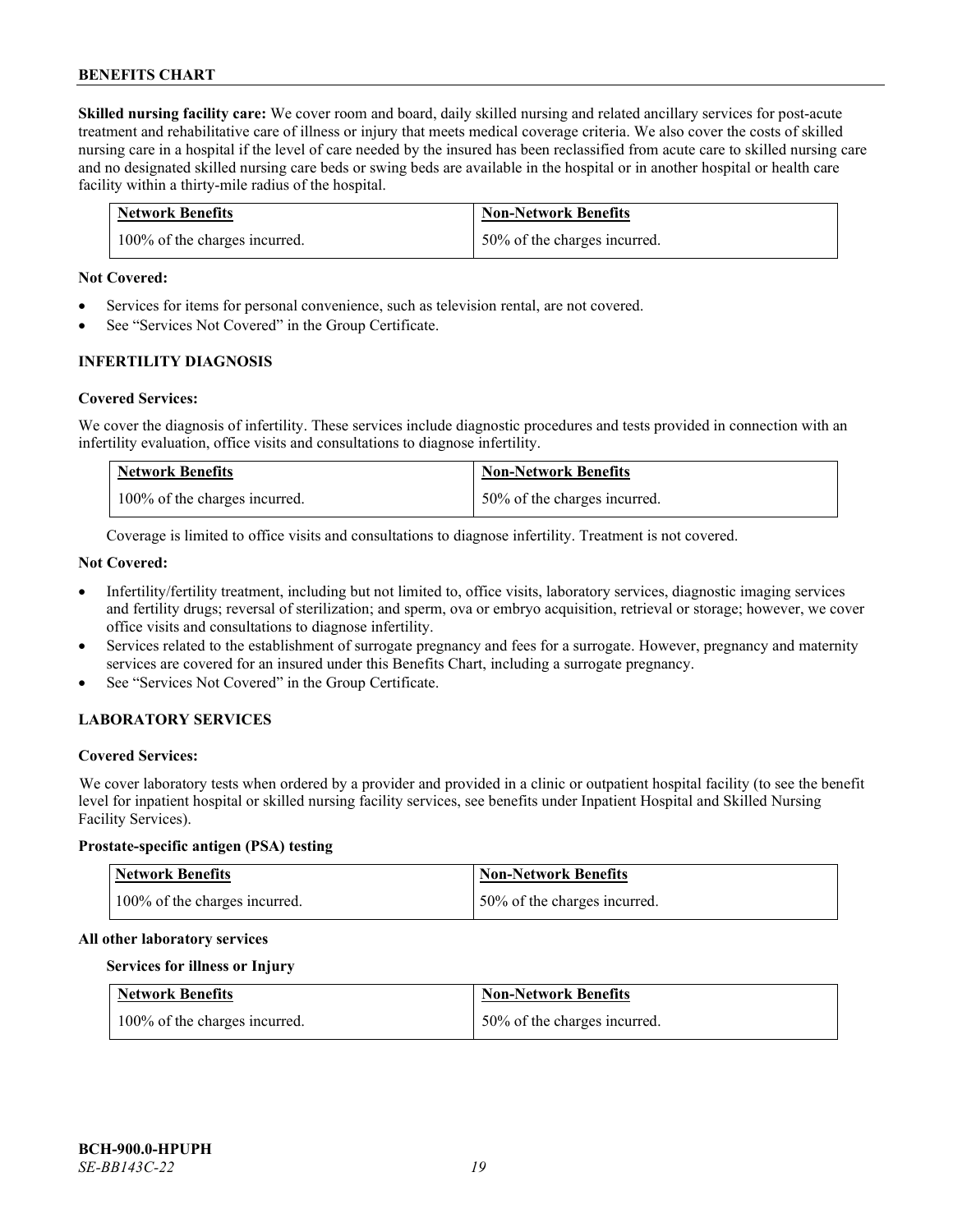#### **Preventive services**

Laboratory services associated with preventive services are covered at the benefit level shown in the "Preventive Services" section of this Benefits Chart.

### **Not Covered:**

See "Services Not Covered" in the Group Certificate.

# **MASTECTOMY RECONSTRUCTION BENEFIT**

#### **Covered Services:**

We cover reconstruction of the breast on which the mastectomy has been performed; surgery and reconstruction of the other breast to produce symmetrical appearance, and prostheses and physical complications of all stages of mastectomy, including lymphedemas.

| <b>Network Benefits</b>                              | <b>Non-Network Benefits</b>                           |
|------------------------------------------------------|-------------------------------------------------------|
| Coverage level is same as corresponding Network      | Coverage level is same as corresponding Non-Network   |
| Benefits, depending on type of service provided such | Benefits, depending on type of service provided, such |
| as Office Visits for Illness or Injury, Inpatient or | as Office Visits for Illness or Injury, Inpatient or  |
| Outpatient Hospital Services.                        | Outpatient Hospital Services.                         |

#### **Not Covered:**

See "Services Not Covered" in the Group Certificate.

# **MEDICATION THERAPY DISEASE MANAGEMENT PROGRAM**

### **Covered Services:**

If you meet our criteria for coverage, you may qualify for our medication therapy disease management program.

The program covers consultations with a designated pharmacist.

Covered services are based on established medical policies, which are subject to periodic review and modification by the medical directors. These medical policies (medical coverage criteria) are available by logging on to your account at [HealthPartnersUnityPointHealth.com](https://www.healthpartnersunitypointhealth.com/) or by calling Member Services.

| <b>Network Benefits</b>                                     | <b>Non-Network Benefits</b> |
|-------------------------------------------------------------|-----------------------------|
| 100% of the charges incurred.<br>Deductible does not apply. | No coverage.                |

**Not Covered:**

See "Services Not Covered" in the Group Certificate.

# **OFFICE VISITS FOR ILLNESS OR INJURY**

#### **Covered Services:**

We cover the following when medically necessary: professional medical and surgical services and related supplies, including biofeedback, of physicians and other health care providers; obstetric/gynecological (OB/GYN) services, blood and blood products (unless replaced) and blood derivatives.

We cover diagnosis and treatment of illness or injury to the eyes. Where contact or eyeglass lenses are prescribed as medically necessary for the post-operative treatment of cataracts or for the treatment of aphakia, acute or chronic corneal pathology, or keratoconus, we cover the initial evaluation, lenses and fitting. Insureds must pay for lens replacement beyond the initial pair.

We cover allergy testing based on established medical policies.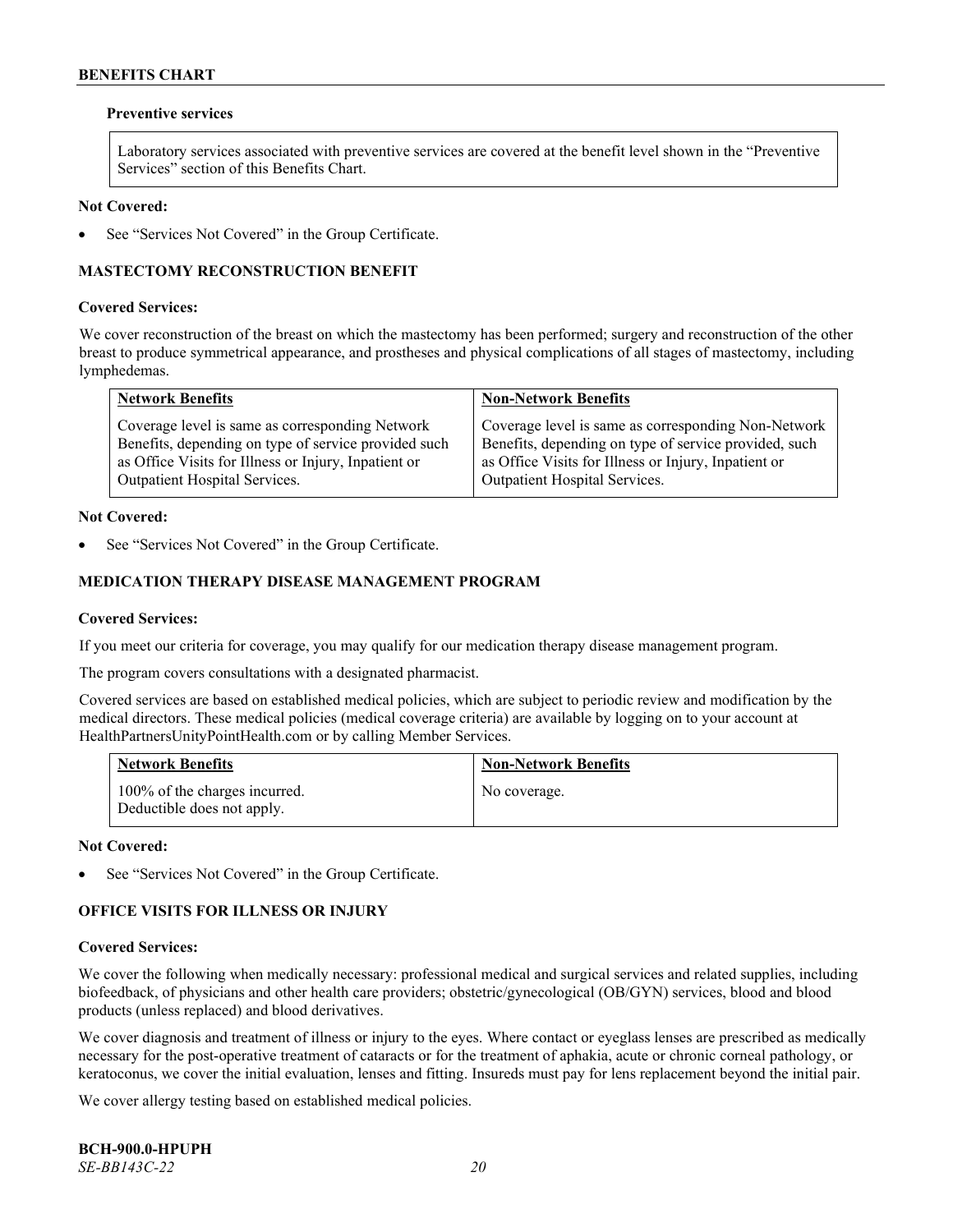Services received via video, e-visits or telephone are covered under the "Telehealth/Telemedicine Services" section of this Benefits Chart.

# **Office visits**

### **Primary care providers**

| <b>Network Benefits</b>                                                       | <b>Non-Network Benefits</b>  |
|-------------------------------------------------------------------------------|------------------------------|
| 100% of the charges incurred, subject to your<br>copayment of \$40 per visit. | 50% of the charges incurred. |

# **Specialty care providers**

| <b>Network Benefits</b>                                                       | <b>Non-Network Benefits</b>  |
|-------------------------------------------------------------------------------|------------------------------|
| 100% of the charges incurred, subject to your<br>copayment of \$80 per visit. | 50% of the charges incurred. |

### **Convenience clinics**

| <b>Network Benefits</b>                                                       | <b>Non-Network Benefits</b>  |
|-------------------------------------------------------------------------------|------------------------------|
| 100% of the charges incurred, subject to your<br>copayment of \$20 per visit. | 50% of the charges incurred. |

# **Injections administered in a physician's office, other than immunizations**

# **Allergy injections**

| <b>Network Benefits</b>                                                                | <b>Non-Network Benefits</b>  |
|----------------------------------------------------------------------------------------|------------------------------|
| 100% of the charges incurred, subject to your<br>copayment of \$2 per date of service. | 50% of the charges incurred. |

# **All other injections**

| <b>Network Benefits</b>                                                                | <b>Non-Network Benefits</b>  |
|----------------------------------------------------------------------------------------|------------------------------|
| 100% of the charges incurred, subject to your<br>copayment of \$2 per date of service. | 50% of the charges incurred. |

# **Not Covered:**

- Court ordered treatment.
- See "Services Not Covered" in the Group Certificate.

# **PEDIATRIC EYEWEAR**

# **Covered Services:**

We cover pediatric eyewear for children.

Routine eye exams are covered under the "Preventive Services" section of this Benefits Chart.

| <b>Network Benefits</b>       | <b>Non-Network Benefits</b> |
|-------------------------------|-----------------------------|
| 100% of the charges incurred. | No coverage.                |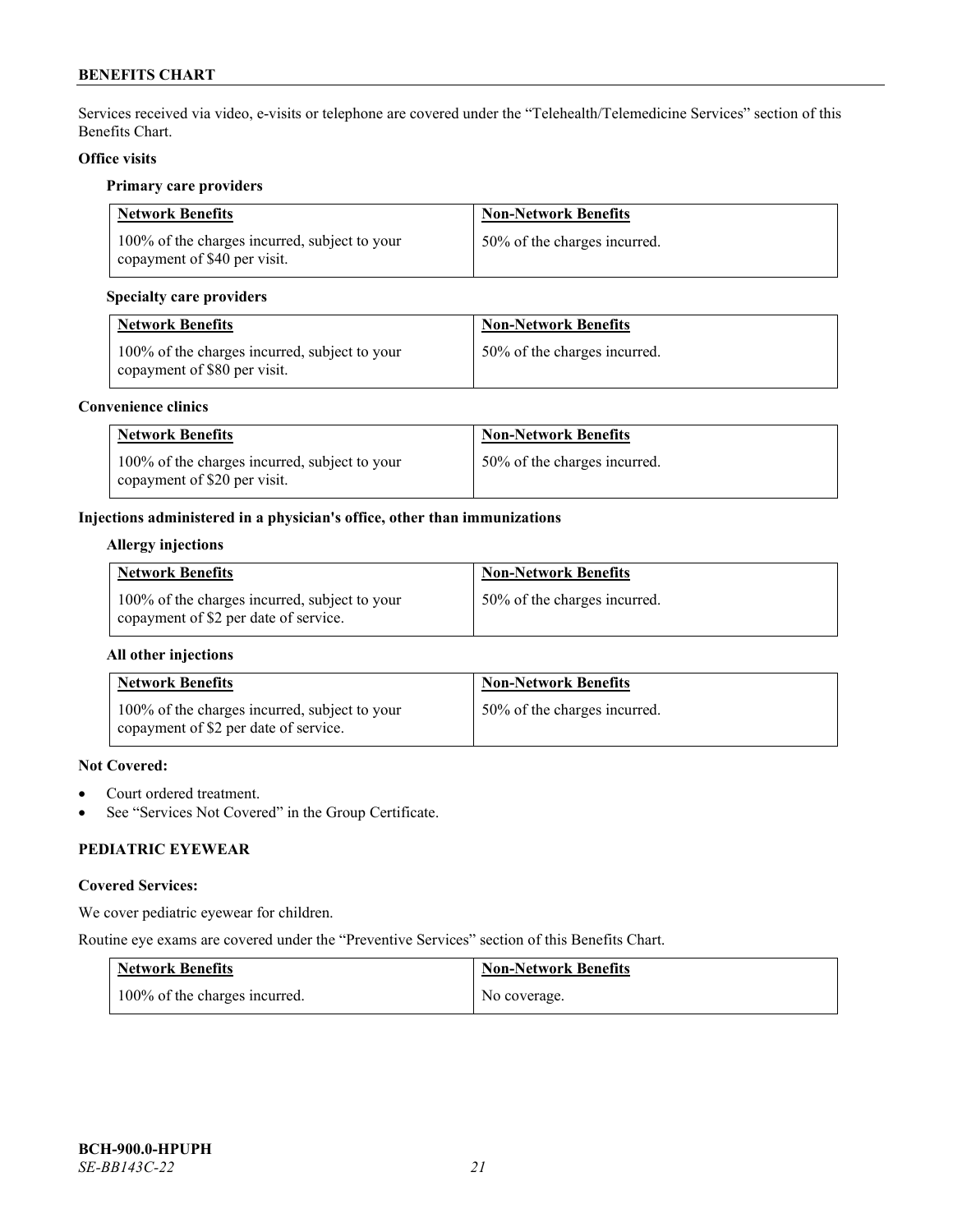# **Limitations:**

- Coverage under this provision will continue until the end of the month in which the child turns age 19.
- Limited to one of the following per calendar year:
	- o one pair of eyeglasses, including one set of prescription lenses, frames from our designated eyewear collection, and anti-scratch coating; or
	- o one pair of non-disposable contact lenses; or
	- o a one-year supply of disposable contact lenses.
- Contact lens fittings are limited to two per calendar year.

# **Not Covered:**

- Frames that are not included in our designated eyewear collection. However, one pair of lenses will be covered if an insured chooses frames outside our designated eyewear collection.
- More than one pair of lenses or frames or non-disposable contacts per calendar year, regardless of the reason. This includes replacement of eyeglasses or contact lenses due to loss, breakage, theft, or change in prescription.
- Safety glasses or goggles for sports or vocational reasons.
- Upgrades including, but not limited to, UV protection and no-line multifocal lenses.
- See "Services Not Covered" in the Group Certificate.

# **PHYSICAL THERAPY, OCCUPATIONAL THERAPY AND SPEECH THERAPY**

# **Covered Services:**

We cover the following physical therapy, occupational therapy and speech therapy services:

- Medically necessary rehabilitative care to correct the effects of illness or injury.
- Habilitative care rendered for congenital, developmental or medical conditions which have significantly limited the successful initiation of normal speech and normal motor development.

Massage therapy which is performed in conjunction with other treatment/modalities by a physical or occupational therapist, is part of a prescribed treatment plan and is not billed separately is covered.

We cover services provided in a clinic. We also cover physical therapy provided in an outpatient hospital facility. To see the benefit level for inpatient hospital or skilled nursing facility services, see benefits under the "Inpatient Hospital and Skilled Nursing Facility Services" section in this Benefits Chart.

# **Rehabilitative care**

| <b>Network Benefits</b>                                                       | <b>Non-Network Benefits</b>  |
|-------------------------------------------------------------------------------|------------------------------|
| 100% of the charges incurred, subject to your<br>copayment of \$40 per visit. | 50% of the charges incurred. |

# **Habilitative care**

| <b>Network Benefits</b>                                                       | <b>Non-Network Benefits</b>  |
|-------------------------------------------------------------------------------|------------------------------|
| 100% of the charges incurred, subject to your<br>copayment of \$40 per visit. | 50% of the charges incurred. |

# **Not Covered:**

- Massage therapy for the purpose of comfort or convenience of the insured.
- See "Services Not Covered" in the Group Certificate.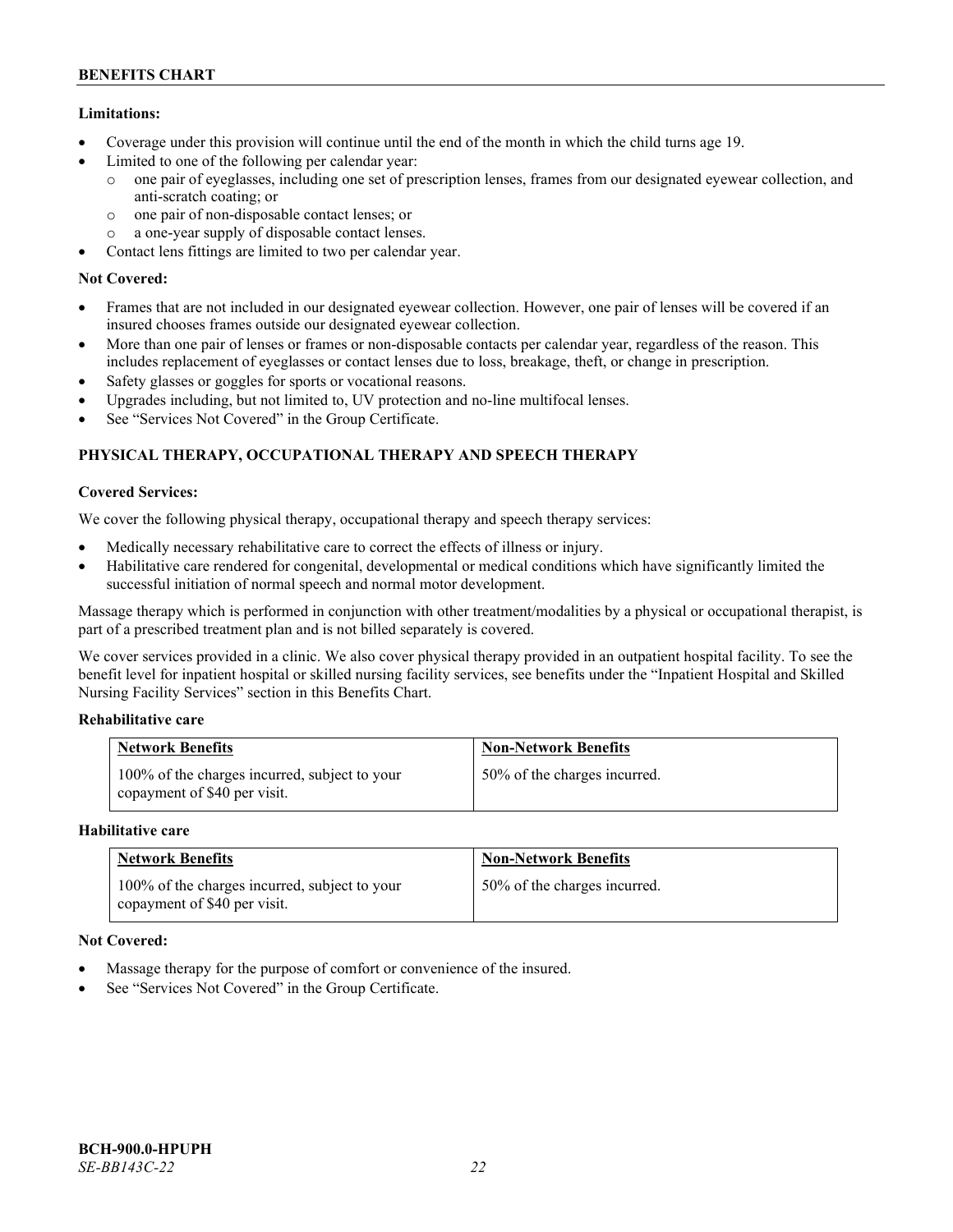# **PRE-DIABETES DISEASE MANAGEMENT PROGRAM**

# **Covered Services:**

If you meet our criteria for coverage, you may qualify for the Pre-diabetes Disease Management program through Omada Health. The program covers group health coaching which focuses on weight loss, exercise, behavior modification and health education at select locations determined by the plan.

| Network Benefits                                            | <b>Non-Network Benefits</b> |
|-------------------------------------------------------------|-----------------------------|
| 100% of the charges incurred.<br>Deductible does not apply. | Not applicable.             |

### **Not Covered:**

• See "Services Not Covered" in the Group Certificate.

# **PRESCRIPTION DRUG SERVICES**

# **Covered Services:**

We cover prescription drugs and medications, which can be self-administered or are administered in a physician's office. We cover off-label use of formulary drugs to treat cancer if the drug is recognized for the treatment of cancer in an authoritative compendia used by the Medicare program and when an appropriate level of evidence or medical necessity is met.

# **For Network Benefits, drugs and medications must be obtained at a Network Pharmacy.**

**If a copayment is required, you must pay one copayment for each 31-day supply, or portion thereof, unless otherwise indicated below.**

### **Outpatient drugs (except as specified below)**

| <b>Network Benefits</b>                                                                                                                                     | <b>Non-Network Benefits</b>  |
|-------------------------------------------------------------------------------------------------------------------------------------------------------------|------------------------------|
| 100% of the charges incurred, subject to your<br>copayment of \$30 for generic formulary drugs and \$60<br>for brand name formulary drugs.                  | 50% of the charges incurred. |
| Formulary insulin is considered preventive and is not<br>subject to the deductible. In no event will your cost for<br>a formulary insulin drug exceed \$25. |                              |
| Non-formulary drugs are covered at 100% of the<br>charges incurred, subject to your copayment of \$125.                                                     |                              |

#### **Mail order drugs**

| <b>Network Benefits</b>                                                                                                                                                                                                                               | <b>Non-Network Benefits</b>                                                                                                |
|-------------------------------------------------------------------------------------------------------------------------------------------------------------------------------------------------------------------------------------------------------|----------------------------------------------------------------------------------------------------------------------------|
| For your convenience, you may also get up to a 93-day<br>supply of outpatient prescription drugs that can be self-<br>administered through the designated mail order service.<br>Specialty drugs are not available through the mail order<br>service. | Mail order drugs are only available through the<br>designated mail order service.<br>See Network mail order drugs benefit. |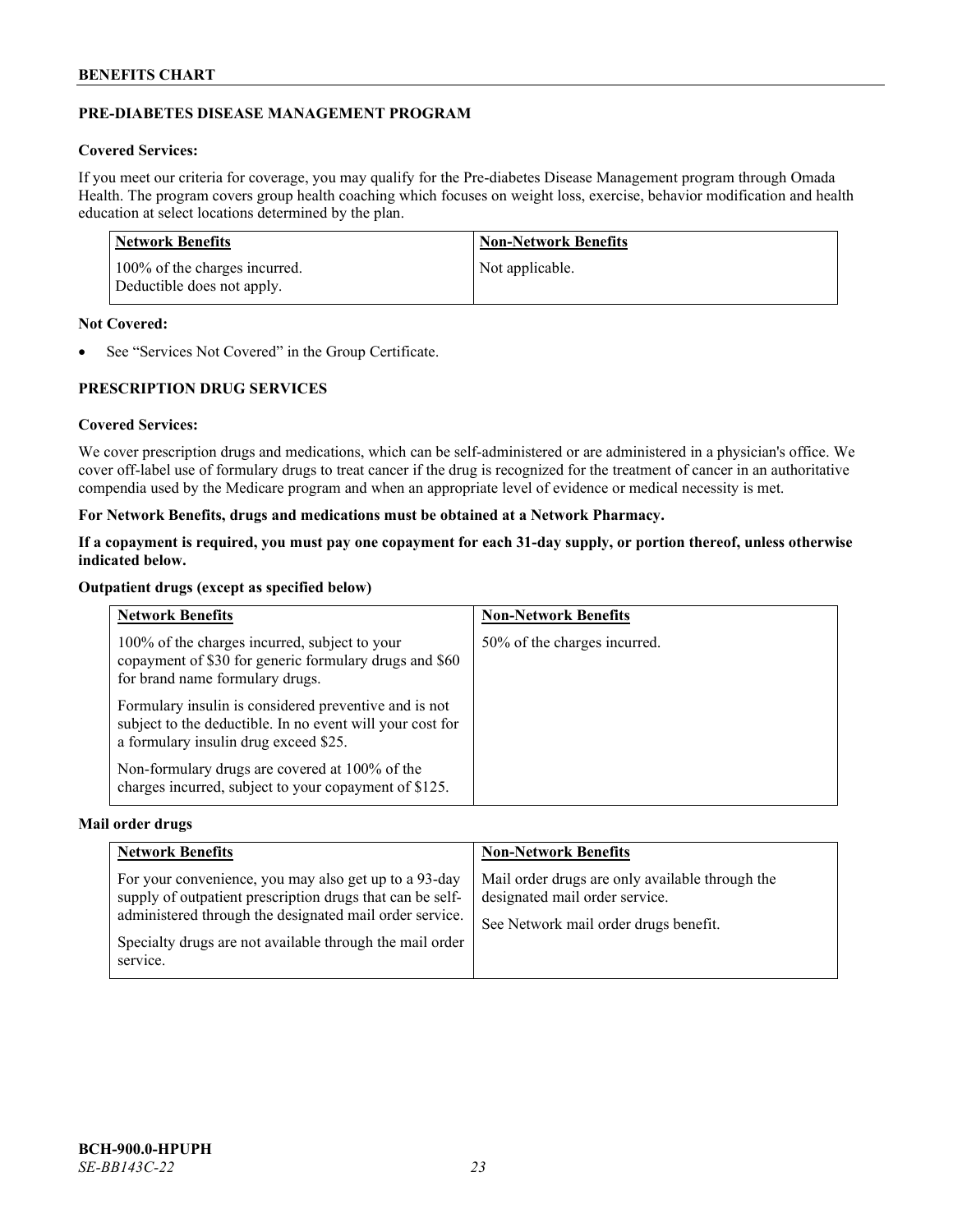### **Specialty drugs that are self-administered**

| <b>Network Benefits</b>                                                                                                                    | <b>Non-Network Benefits</b> |
|--------------------------------------------------------------------------------------------------------------------------------------------|-----------------------------|
| 80% of the charges incurred, up to a maximum<br>copayment of \$500.                                                                        | No coverage.                |
| For Network Benefits, specialty drugs are limited to<br>drugs on the specialty drug list and must be obtained<br>from a designated vendor. |                             |

# **Drugs for treatment of growth deficiency**

| <b>Network Benefits</b>                                                                                                                            | <b>Non-Network Benefits</b>  |
|----------------------------------------------------------------------------------------------------------------------------------------------------|------------------------------|
| 100% of the charges incurred.                                                                                                                      | 50% of the charges incurred. |
| For Network Benefits, growth deficiency drugs are<br>limited to drugs on the specialty drug list and must be<br>obtained from a designated vendor. |                              |

**Tobacco cessation drugs are covered for all FDA-approved tobacco cessation drugs (including over-the-counter drugs) for a minimum of 90 days.** Must be prescribed by a physician or legally authorized health care provider and purchased at a pharmacy.

| <b>Network Benefits</b>                                     | <b>Non-Network Benefits</b>  |
|-------------------------------------------------------------|------------------------------|
| 100% of the charges incurred.<br>Deductible does not apply. | 50% of the charges incurred. |

#### **Contraceptive drugs**

| <b>Network Benefits</b>                                                                                                                                         | <b>Non-Network Benefits</b>  |
|-----------------------------------------------------------------------------------------------------------------------------------------------------------------|------------------------------|
| 100% of the charges incurred for formulary drugs.<br>Deductible does not apply.                                                                                 | 50% of the charges incurred. |
| If a physician requests that a non-formulary<br>contraceptive drug be dispensed as written, the drug<br>will be covered at 100%, not subject to the deductible. |                              |

**ACA preventive medications.** We cover preventive medications currently recommended by USPSTF with an A or B rating if they are prescribed by your medical provider and they are listed on our Commercial ACA Preventive Drug List. Preventive medications are subject to periodic review and modification. Changes would be effective in accordance with the federal rules and reflected in our current medical coverage criteria for preventive care services.

| <b>Network Benefits</b>                                     | <b>Non-Network Benefits</b>  |
|-------------------------------------------------------------|------------------------------|
| 100% of the charges incurred.<br>Deductible does not apply. | 50% of the charges incurred. |

# **Limitations:**

- Certain drugs may require prior authorization as indicated on the formulary. We may require prior authorization for the drug and also the site where the drug will be provided. Certain drugs are subject to our utilization review process and quantity limits as indicated on our formulary.
- Certain non-formulary drugs require prior authorization. In addition, certain drugs may be subject to any quantity limits applied as part of our trial program. The trial drug program applies to new prescriptions for certain drugs which have high toxicity, low tolerance, high costs and/or high potential for waste. Trial drugs are indicated on the formulary and/or the specialty drug list. Your first fill of a trial drug may be limited to less than a month supply. If the drug is well tolerated and effective, you will receive the remainder of your first month supply.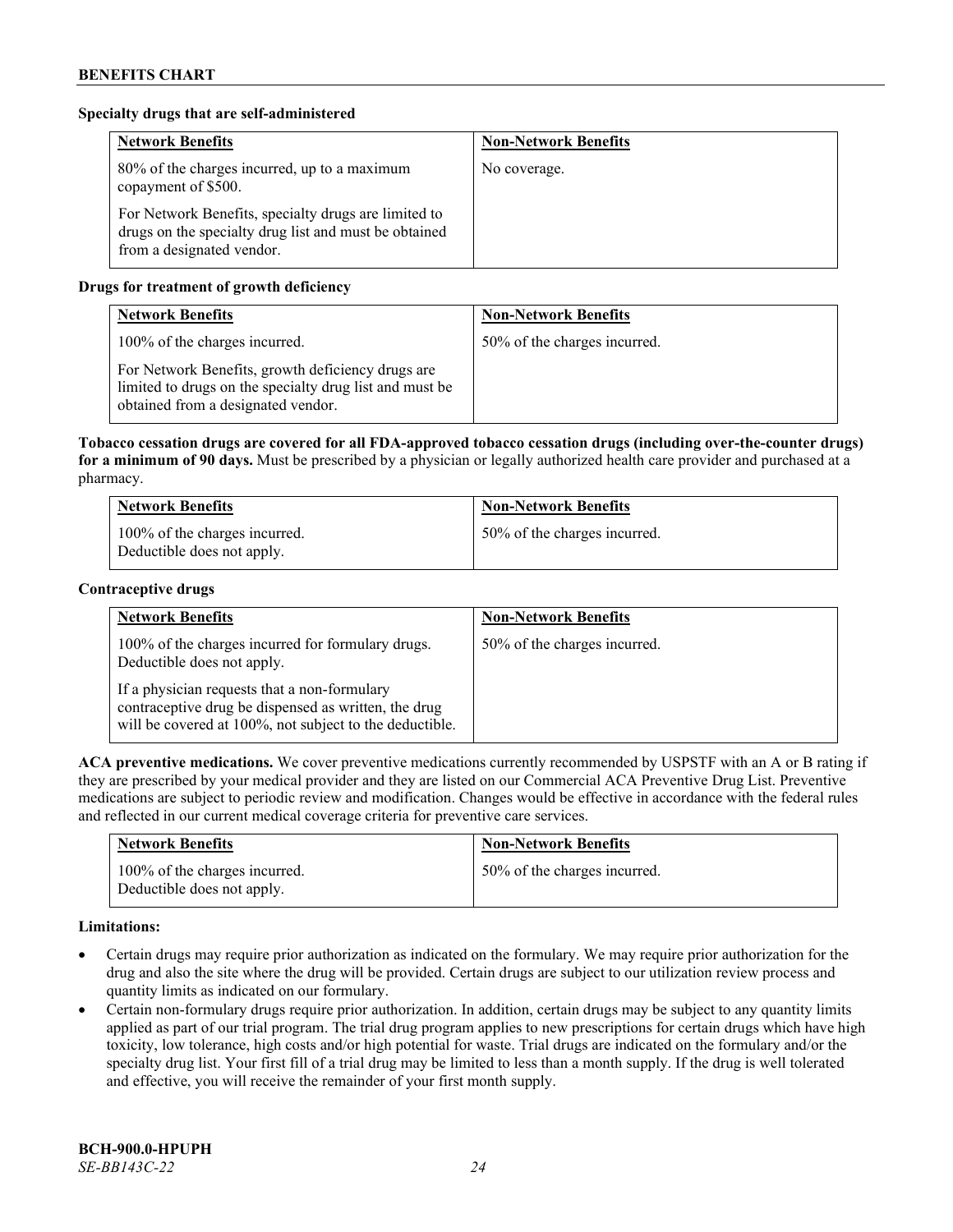- If an insured requests a brand name drug when there is a generic equivalent, the brand name drug will be covered up to the charge that would apply to the generic drug, minus any required copayment. If a physician requests that a brand name drug be dispensed as written, the drug will be paid at the non-formulary benefit.
- We may require insureds to try over-the-counter (OTC) drug alternatives before approving more costly formulary prescription drugs.
- Unless otherwise specified in the "Prescription Drug Services" section, you may receive up to a 31-day supply per prescription.
- A 93-day supply will be covered and dispensed only at pharmacies that participate in our extended day supply program.
- New prescriptions to treat certain chronic conditions are limited to a 31-day supply.
- No more than a 31-day supply of specialty drugs will be covered and dispensed at a time, unless it is a manufacturer supplied drug that cannot be split that supplies the insured with more than a 31-day supply.

### **Not Covered:**

- Replacement of prescription drugs, medications, equipment and supplies due to loss, damage or theft.
- Nonprescription (over the counter) drugs or medications, including, but not limited to, vitamins, supplements, homeopathic remedies, and non-FDA approved drugs, unless listed on the formulary and prescribed by a physician or legally authorized health care provider under applicable state and federal law. We cover off-label use of drugs to treat cancer as specified in the "Prescription Drug Services" section of this Benefits Chart. This exclusion does not include over-the-counter contraceptives for women as allowed under the Affordable Care Act when the insured obtains a prescription for the item. In addition, if the insured obtains a prescription, this exclusion does not include aspirin to prevent cardiovascular disease for men and women of certain ages; folic acid supplements for women who may become pregnant; fluoride chemoprevention supplements for children without fluoride in their water source; and iron supplements for children ages 6-12 months old who are at risk for anemia.
- All drugs used for sexual dysfunction.
- Fertility drugs.
- Medical cannabis.
- Drugs on the Excluded Drug List. The Excluded Drug List includes select drugs within a therapy class that are not eligible for coverage. This includes drugs that may be excluded for certain indications. The Excluded Drug List is available a[t HealthPartnersUnityPointHealth.com.](https://www.healthpartnersunitypointhealth.com/)
- Drugs that are newly approved by the FDA until they are reviewed and approved by HealthPartners UnityPoint Health Pharmacy and Therapeutics Committee.
- Medical devices approved by the FDA will not be covered under the "Prescription Drug Services" section unless they are on our formulary. Covered medical devices are generally submitted and reimbursed under your medical benefits.
- See "Services Not Covered" in the Group Certificate.

# **PREVENTIVE SERVICES**

#### **Applicable definitions:**

**Routine preventive services** are routine healthcare services that include screenings, check-ups and counseling to prevent illness, disease or other health problems before symptoms occur.

**Diagnostic services** are services to help a provider understand your symptoms, diagnose illness and decide what treatment may be needed. They may be the same services that are listed as preventive services, but they are being used as diagnostic services. Your provider will determine if these services are preventive or diagnostic. These services are not preventive if received as part of a visit to diagnose, manage or maintain an acute or chronic medical condition, illness or injury. When that occurs, unless otherwise indicated below, standard deductibles, copayments or coinsurance apply.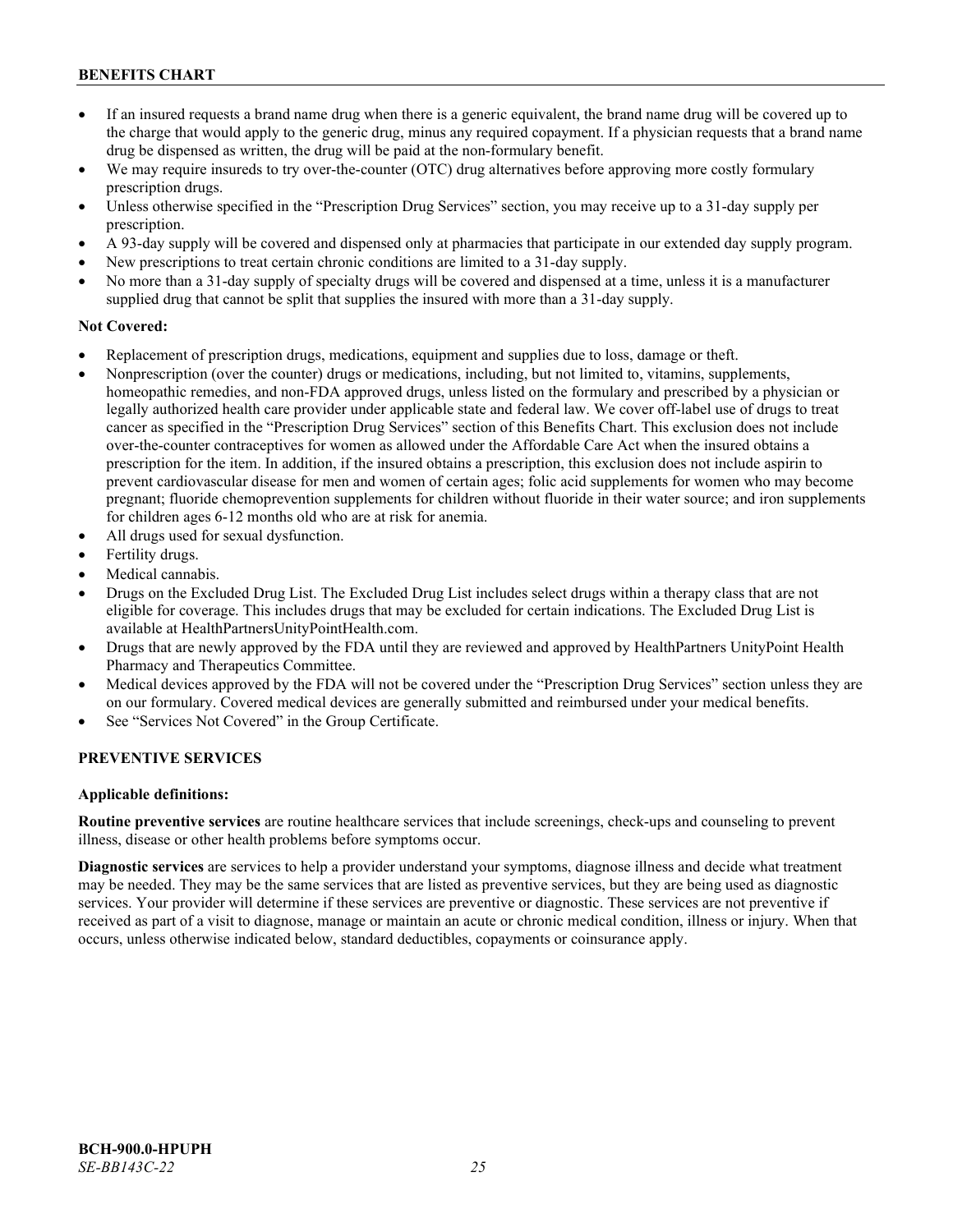## **Covered Services:**

We cover preventive services which meet any of the requirements under the Affordable Care Act (ACA) shown in the bulleted items below. These preventive services are covered at 100% under the network benefits with no deductible, copayments or coinsurance. If a preventive service is not required by the ACA and it is covered at a lower benefit level, it will be specified below. Preventive benefits mandated under the ACA are subject to periodic review and modification. Changes would be effective in accordance with the federal rules. Preventive services mandated by the ACA include:

- Evidence-based items or services that have in effect a rating of A or B in the current recommendations of the United States Preventive Services Task Force with respect to the individual;
- Immunizations for routine use in children, adolescents and adults that have in effect a recommendation from the Advisory Committee on Immunization Practices of the Centers for Disease Control and Prevention with respect to the individual;
- With respect to infants, children and adolescents, evidence-informed preventive care and screenings provided for in comprehensive guidelines supported by the Health Resources and Services Administration; and
- With respect to women, preventive care and screenings provided for in comprehensive guidelines supported by the Health Resources and Services Administration.

Covered services are based on established medical policies, which are subject to periodic review and modification by the medical or dental directors. These medical policies (medical coverage criteria) are available by calling Member Services, or logging on to your account at [HealthPartnersUnityPointHealth.com.](https://www.healthpartnersunitypointhealth.com/)

#### **ACA and state mandated preventive services are covered as follows:**

**Routine health exams and periodic health assessments.** A physician or health care provider will counsel you as to how often health assessments are needed based on age, sex and health status. This includes screening and counseling for tobacco use and all FDA approved tobacco cessation medications including over-the-counter drugs (as shown in the "Prescription Drug Services" section).

| <b>Network Benefits</b>                                     | <b>Non-Network Benefits</b>  |
|-------------------------------------------------------------|------------------------------|
| 100% of the charges incurred.<br>Deductible does not apply. | 50% of the charges incurred. |

**Child health supervision services.** This includes pediatric preventive services such as newborn screenings, appropriate immunizations (including HPV immunizations), developmental assessments and laboratory services appropriate to the age of the child from birth to 72 months and appropriate immunizations to age 18.

| <b>Network Benefits</b>                                     | <b>Non-Network Benefits</b>  |
|-------------------------------------------------------------|------------------------------|
| 100% of the charges incurred.<br>Deductible does not apply. | 50% of the charges incurred. |

#### **Routine prenatal care and exams**

| <b>Network Benefits</b>                                     | <b>Non-Network Benefits</b>  |
|-------------------------------------------------------------|------------------------------|
| 100% of the charges incurred.<br>Deductible does not apply. | 50% of the charges incurred. |

**Routine postnatal care.** This includes health exams, assessments, education and counseling relating to the period immediately after childbirth.

| <b>Network Benefits</b>                                     | <b>Non-Network Benefits</b>  |
|-------------------------------------------------------------|------------------------------|
| 100% of the charges incurred.<br>Deductible does not apply. | 50% of the charges incurred. |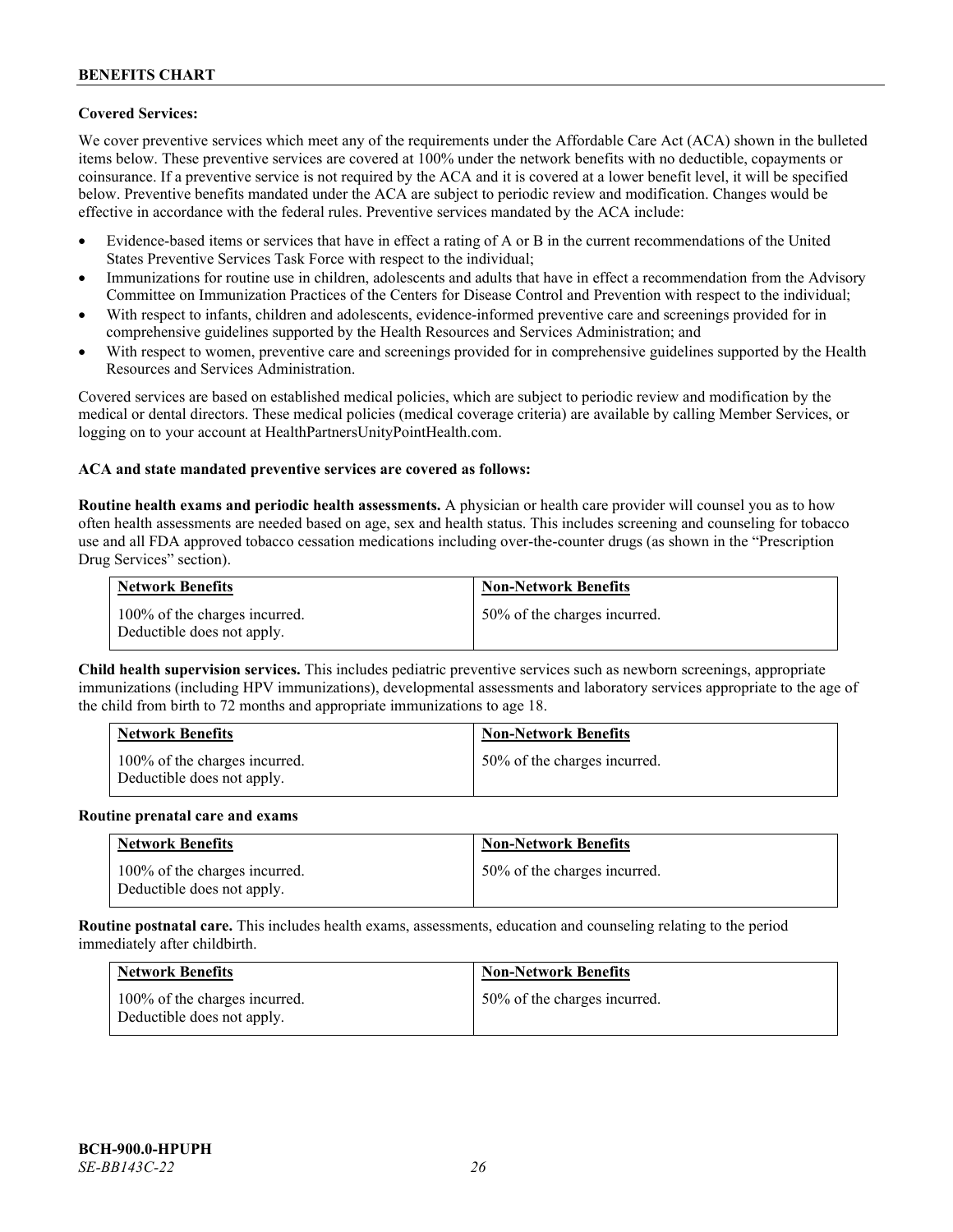**Routine screening procedures for cancer.** This includes colorectal screening or other cancer screenings recommended by the USPSTF with an A or B rating. Women's preventive health services below describe additional routine screening procedures for cancer.

| <b>Network Benefits</b>                                     | <b>Non-Network Benefits</b>  |
|-------------------------------------------------------------|------------------------------|
| 100% of the charges incurred.<br>Deductible does not apply. | 50% of the charges incurred. |

**Professional voluntary family planning services.** This includes services to prevent or delay a pregnancy, including counseling and education. Services must be provided by a licensed provider.

| <b>Network Benefits</b>                                     | <b>Non-Network Benefits</b>  |
|-------------------------------------------------------------|------------------------------|
| 100% of the charges incurred.<br>Deductible does not apply. | 50% of the charges incurred. |

#### **Adult immunizations**

| <b>Network Benefits</b>                                     | <b>Non-Network Benefits</b>  |
|-------------------------------------------------------------|------------------------------|
| 100% of the charges incurred.<br>Deductible does not apply. | 50% of the charges incurred. |

**Women's preventive health services.** This includes mammograms, screenings for cervical cancer (pap smears), breast pumps, human papillomavirus (HPV) testing, counseling for sexually transmitted infections, counseling and screening for human immunodeficiency virus (HIV), and all FDA approved contraceptive methods as prescribed by a doctor, sterilization procedures, education and counseling (see the "Prescription Drug Services" section for coverage of oral contraceptive drugs). For women whose family history is associated with an increased risk for BRCA1 or BRCA2 gene mutations, we cover genetic counseling and BRCA screening without cost sharing, if appropriate and as determined by a physician.

| <b>Network Benefits</b>                                     | <b>Non-Network Benefits</b>  |
|-------------------------------------------------------------|------------------------------|
| 100% of the charges incurred.<br>Deductible does not apply. | 50% of the charges incurred. |

**Obesity screening and management.** We cover obesity screening and counseling for all ages during a routine preventive care exam. If you are age 18 or older and have a body mass index of 30 or more, we also cover intensive obesity management to help you lose weight. Your primary care doctor can coordinate these services.

| <b>Network Benefits</b>                                     | <b>Non-Network Benefits</b>  |
|-------------------------------------------------------------|------------------------------|
| 100% of the charges incurred.<br>Deductible does not apply. | 50% of the charges incurred. |

### **In addition to any ACA or state mandated preventive services referenced above, we cover the following eligible services:**

#### **Routine eye and hearing exams**

| <b>Network Benefits</b>                                     | <b>Non-Network Benefits</b>  |
|-------------------------------------------------------------|------------------------------|
| 100% of the charges incurred.<br>Deductible does not apply. | 50% of the charges incurred. |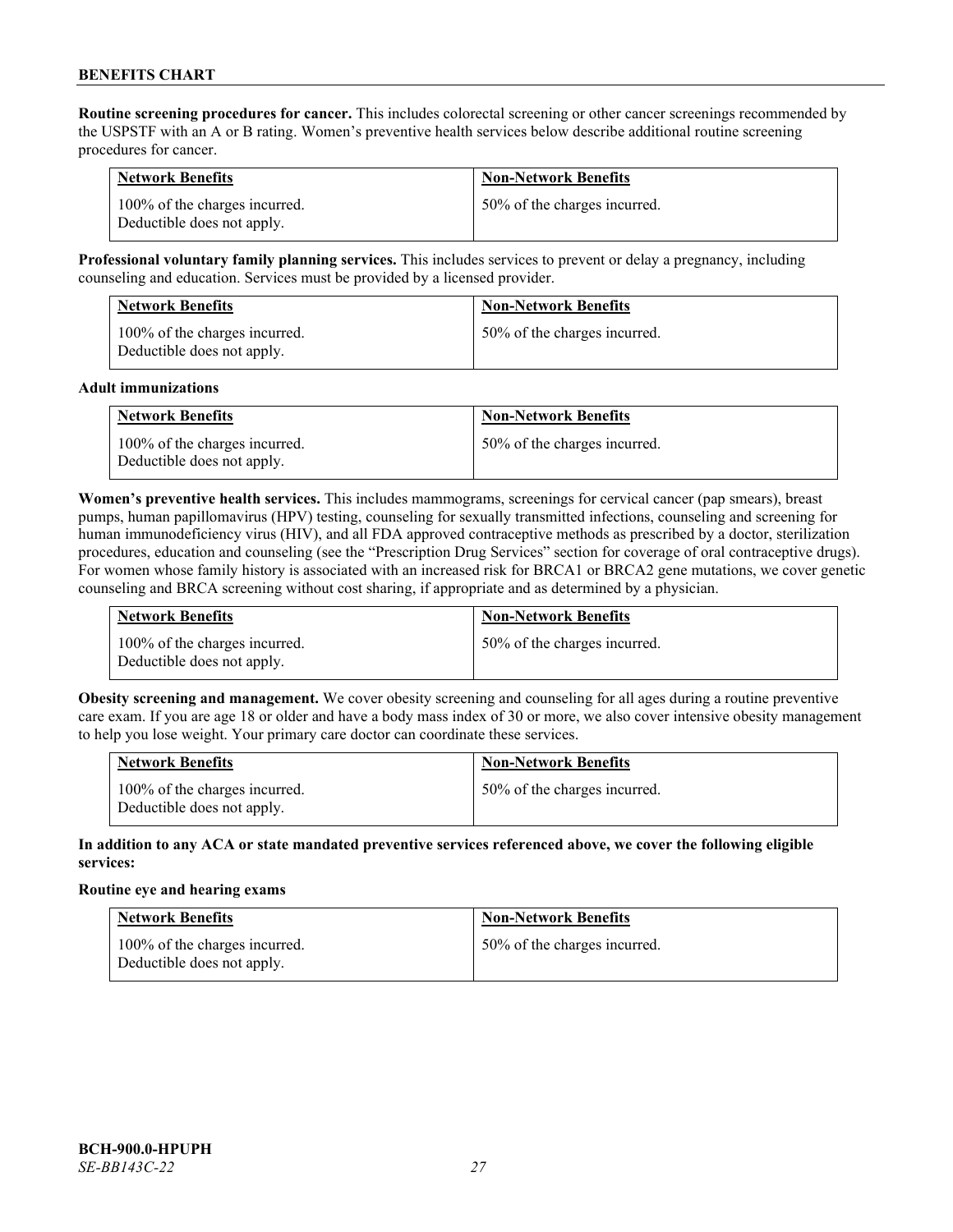**Ovarian cancer surveillance tests for women who are at risk.** "At risk for ovarian cancer" means (1) having a family history that includes any of the following: one or more first-degree or second-degree relatives with ovarian cancer, clusters of female relatives with breast cancer or nonpolyposis colorectal cancer; or (2) testing positive for BRCA1 or BRCA2 mutations. "Surveillance tests for ovarian cancer" means annual screening using: CA-125 serum tumor marker testing, transvaginal ultrasound, pelvic examination or other proven ovarian cancer screening tests currently being evaluated by the federal Food and Drug Administration or by the National Cancer Institute.

| <b>Network Benefits</b>                               | <b>Non-Network Benefits</b>                           |
|-------------------------------------------------------|-------------------------------------------------------|
| Coverage level is same as corresponding Network       | Coverage level is same as corresponding Non-Network   |
| Benefits, depending on type of service provided, such | Benefits, depending on type of service provided, such |
| as Diagnostic Imaging Services, Laboratory Services   | as Diagnostic Imaging Services, Laboratory Services   |
| Office Visits for Illness or Injury or Preventive     | Office Visits for Illness or Injury or Preventive     |
| Services.                                             | Services.                                             |

#### **Limitations:**

• Services are not preventive if received as part of a visit to diagnose, manage or maintain an acute or chronic medical condition, illness or injury. When that occurs, unless otherwise indicated above, standard deductibles, copayments or coinsurance apply.

#### **Not Covered:**

See "Services Not Covered" in the Group Certificate.

# **TELEHEALTH/TELEMEDICINE SERVICES**

### **Definitions:**

**Telehealth, telemedicine, or virtual care.** This is a means of communication between a health care professional and a patient. This includes the use of secure electronic information, imaging, and communication technologies, including:

- interactive audio or audio-video
- interactive audio with store-and-forward technology
- chat-based and email-based systems
- physician-to-physician consultation
- patient education
- data transmission
- data interpretation
- digital diagnostics (algorithm-enabled diagnostic support)
- digital therapeutics (the use of personal health devices and sensors, either alone or in combination with conventional drug therapies, for disease prevention and management)

Services can be delivered:

Synchronously: the patient and health care professional are engaging with one another at the same time; or Asynchronously: the patient and health care professional engage with each other at different points in time.

**Telephone visits.** Live, synchronous, interactive encounters over the telephone between a patient and a healthcare provider.

**E-visit or chat-based visits.** Asynchronous online or mobile app encounters to discuss a patient's personal health information, vital signs, and other physiologic data or diagnostic images. The healthcare provider reviews and delivers a consultation, diagnosis, prescription or treatment plan after reviewing the patient's visit information.

**UnityPoint Health Virtual Care:** This is a virtual consult that you may use to receive a diagnosis and treatment for a variety of medical issues through secure video on your computer or phone. You may access the Virtual Care website at [unitypointvirtualcare.org.](https://unitypointvirtualcare.org/landing.htm)

**Virtuwell®.** This is an online service for you to receive a diagnosis and treatment for certain conditions, such as a cold, flu, ear pain and sinus infections. You may access the Virtuwell website at [Virtuwell.com.](https://www.virtuwell.com/)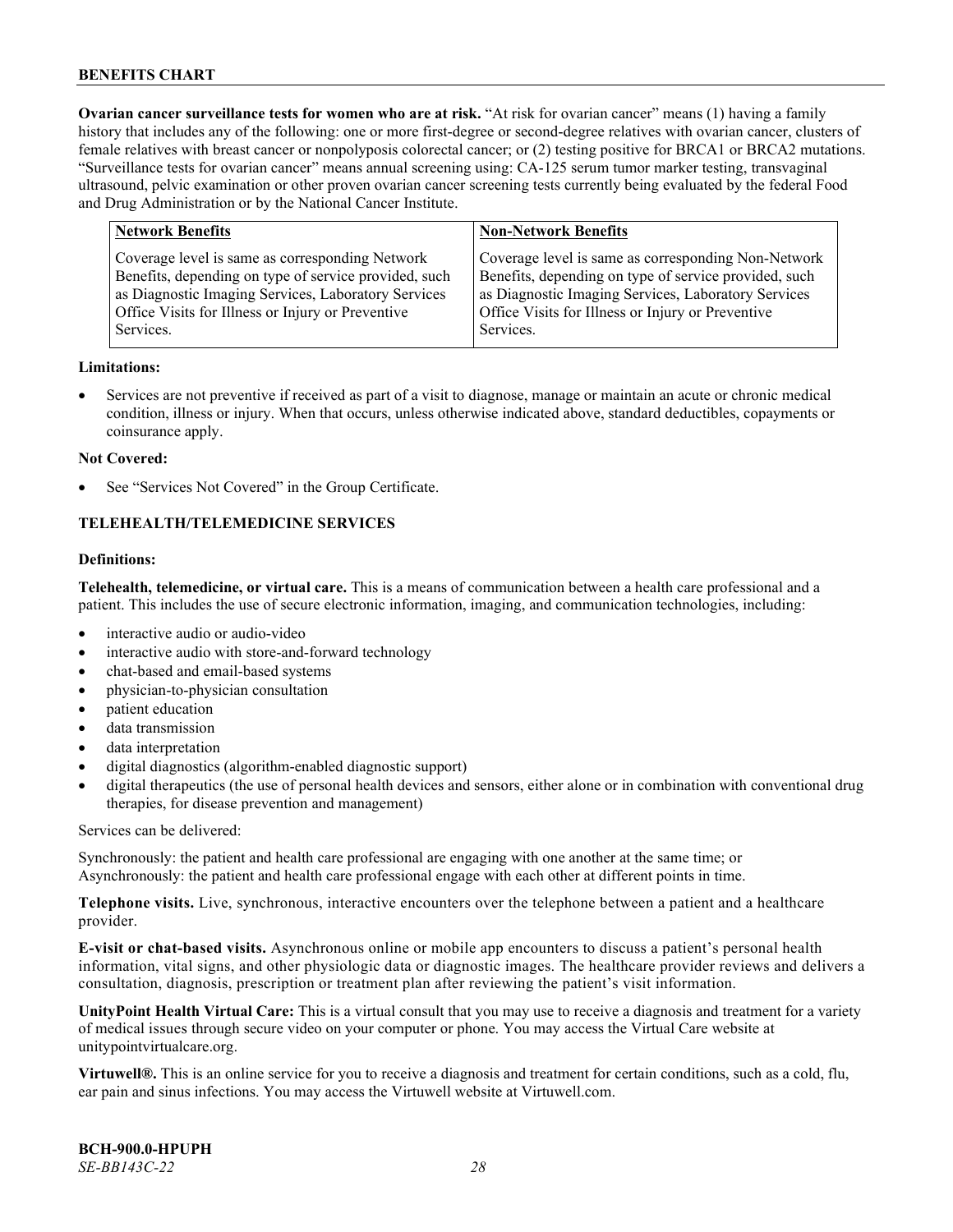**Video visits.** Live, synchronous, interactive encounters using secure web-based video between a patient and a healthcare provider.

### **Covered Services:**

The Plan covers the following methods of receiving care for services that would be eligible under the Plan if the service were provided in person.

### **Scheduled telephone visits**

| <b>Network Benefits</b>                                                       | <b>Non-Network Benefits</b>  |
|-------------------------------------------------------------------------------|------------------------------|
| 100% of the charges incurred, subject to your<br>copayment of \$20 per visit. | 50% of the charges incurred. |

#### **E-visits**

### **UnityPoint Health Virtual Care – available a[t unitypointvirtualcare.org](http://www.unitypointvirtualcare.org/)**

| <b>Network Benefits</b>       | <b>Non-Network Benefits</b> |
|-------------------------------|-----------------------------|
| 100% of the charges incurred. | Not applicable.             |

# **Access to online care through Virtuwell at [Virtuwell.com](http://www.virtuwell.com/)**

| <b>Network Benefits</b>       | <b>Non-Network Benefits</b> |
|-------------------------------|-----------------------------|
| 100% of the charges incurred. | Not applicable.             |

#### **All other e-visits**

| <b>Network Benefits</b>                                                       | <b>Non-Network Benefits</b>  |
|-------------------------------------------------------------------------------|------------------------------|
| 100% of the charges incurred, subject to your<br>copayment of \$20 per visit. | 50% of the charges incurred. |

#### **Video visits**

| <b>Network Benefits</b>                                 | <b>Non-Network Benefits</b>                           |
|---------------------------------------------------------|-------------------------------------------------------|
| Coverage level is same as corresponding network         | Coverage level is same as corresponding Non-Network   |
| benefit, depending on type of service provided, such as | Benefits, depending on type of service provided, such |
| Office Visits for Illness or Injury, Inpatient or       | as Office Visits for Illness or Injury, Inpatient or  |
| Outpatient Hospital Services.                           | Outpatient Hospital Services.                         |

#### **Not Covered:**

See "Services Not Covered" in the Group Certificate.

#### **TRANSPLANT SERVICES**

#### **Applicable definitions:**

**Autologous.** This is when the source of cells is from the individual's own marrow or stem cells.

**Allogeneic.** This is when the source of cells is from a related or unrelated donor's marrow or stem cells.

**Autologous bone marrow transplant.** This is when the bone marrow is harvested from the individual and stored. The patient undergoes treatment which includes tumor ablation with high-dose chemotherapy and/or radiation. The bone marrow is reinfused (transplanted).

**Allogeneic bone marrow transplant.** This is when the bone marrow is harvested from the related or unrelated donor and stored. The patient undergoes treatment which includes tumor ablation with high-dose chemotherapy and/or radiation. The bone marrow is reinfused (transplanted).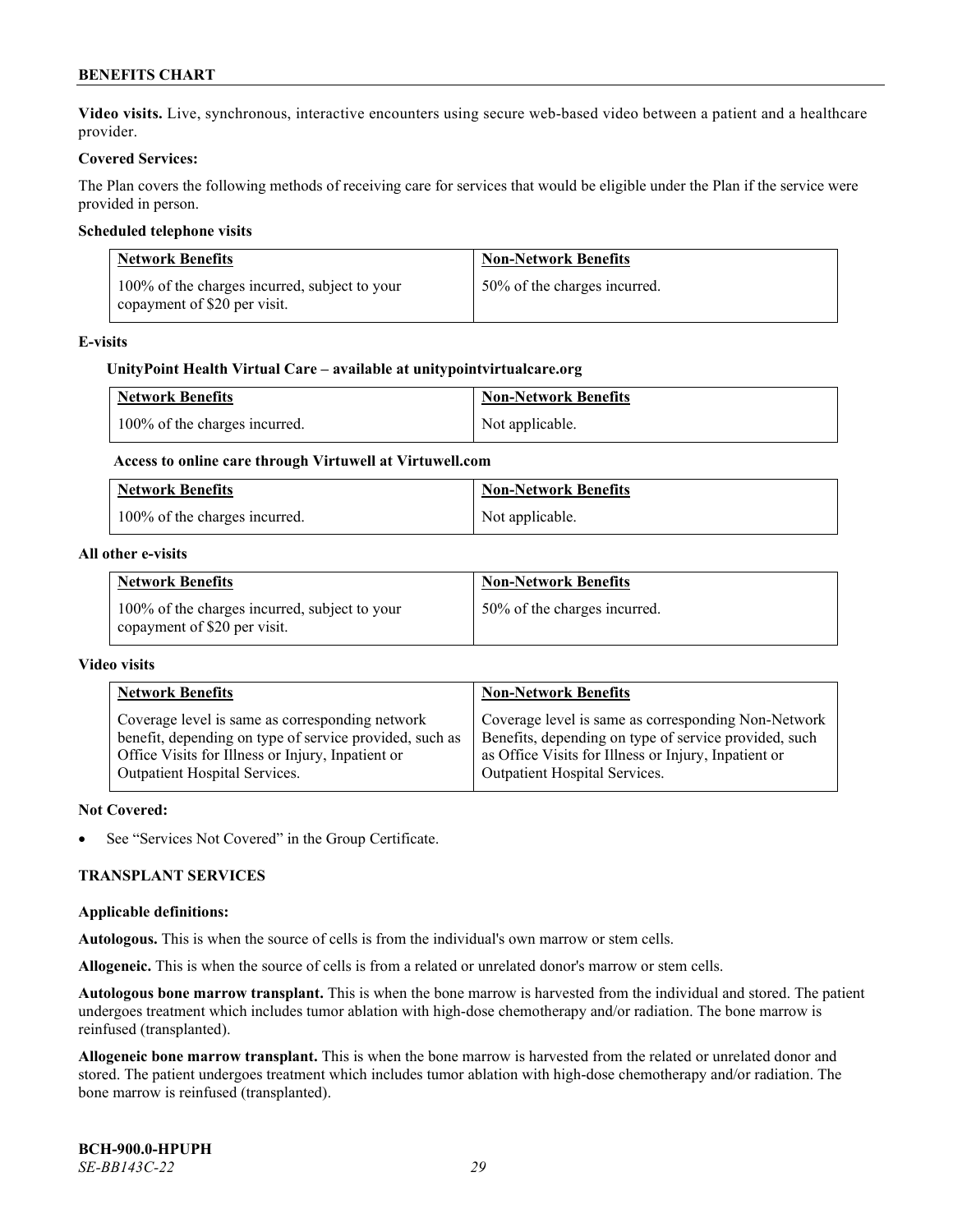**Autologous/allogeneic stem cell support.** This is a treatment process that includes stem cell harvest from either bone marrow or peripheral blood, tumor ablation with high-dose chemotherapy and/or radiation, stem cell reinfusion, and related care. Autologous/allogeneic bone marrow transplantation and high dose chemotherapy with peripheral stem cell rescue/support are considered to be autologous/allogeneic stem cell support.

**Designated transplant center.** This is any health care provider, group or association of health care providers designated by us to provide services, supplies or drugs for specified transplants for our insureds.

**Transplant services.** This is transplantation (including retransplants) of the human organs or tissue listed below, including all related post-surgical treatment, follow-up care and drugs and multiple transplants for a related cause. Transplant services do not include other organ or tissue transplants or surgical implantation of mechanical devices functioning as a human organ, except surgical implantation of an FDA approved ventricular assist device (VAD) or total artificial heart, functioning as a temporary bridge to heart transplantation.

Prior authorization is required prior to consultation to support coordination of care and benefits.

#### **Covered Services:**

We cover eligible transplant services (as defined above) while you are covered under this Benefits Chart. Transplants that will be considered for coverage are limited to the following:

- Kidney transplants for end-stage disease.
- Cornea transplants for end-stage disease.
- Heart transplants for end-stage disease.
- Lung transplants or heart/lung transplants for: (1) primary pulmonary hypertension; (2) Eisenmenger's syndrome; (3) endstage pulmonary fibrosis; (4) alpha 1 antitrypsin disease; (5) cystic fibrosis; and (6) emphysema.
- Liver transplants for: (1) biliary atresia in children; (2) primary biliary cirrhosis; (3) post-acute viral infection (including hepatitis A, hepatitis B antigen e negative and hepatitis C) causing acute atrophy or post-necrotic cirrhosis; (4) primary sclerosing cholangitis; (5) alcoholic cirrhosis; and (6) hepatocellular carcinoma.
- Allogeneic bone marrow transplants or peripheral stem cell support associated with high dose chemotherapy for: (1) acute myelogenous leukemia; (2) acute lymphocytic leukemia; (3) chronic myelogenous leukemia; (4) severe combined immunodeficiency disease; (5) Wiskott-Aldrich syndrome; (6) aplastic anemia; (7) sickle cell anemia; (8) non-relapsed or relapsed non-Hodgkin's lymphoma; (9) multiple myeloma; and (10) testicular cancer.
- Autologous bone marrow transplants or peripheral stem cell support associated with high-dose chemotherapy for: (1) acute leukemias; (2) non-Hodgkin's lymphoma; (3) Hodgkin's disease; (4) Burkitt's lymphoma; (5) neuroblastoma; (6) multiple myeloma; (7) chronic myelogenous leukemia; and (8) non-relapsed non-Hodgkin's lymphoma.
- Pancreas transplants for simultaneous pancreas-kidney transplants for diabetes, pancreas after kidney, living related segmental simultaneous pancreas kidney transplantation and pancreas transplant alone.

To receive Network Benefits, charges for transplant services must be incurred at a designated transplant center.

The transplant-related treatment provided, including expenses incurred for directly related donor services, shall be subject to and in accordance with the provisions, limitations, maximums and other terms of this Benefits Chart.

Medical and hospital expenses of the donor are covered only when the recipient is an insured and the transplant and directly related donor expenses have been prior authorized for coverage. Treatment of medical complications that may occur to the donor are not covered. Donors are not considered insureds, and are therefore not eligible for the rights afforded to insureds under the Group Certificate.

The list of eligible transplant services and coverage determinations are based on established medical policies, which are subject to periodic review and modifications by the medical director

| <b>Network Benefits</b>                          | <b>Non-Network Benefits</b>                          |
|--------------------------------------------------|------------------------------------------------------|
| See Network Inpatient Hospital Services benefit. | See Non-Network Inpatient Hospital Services benefit. |